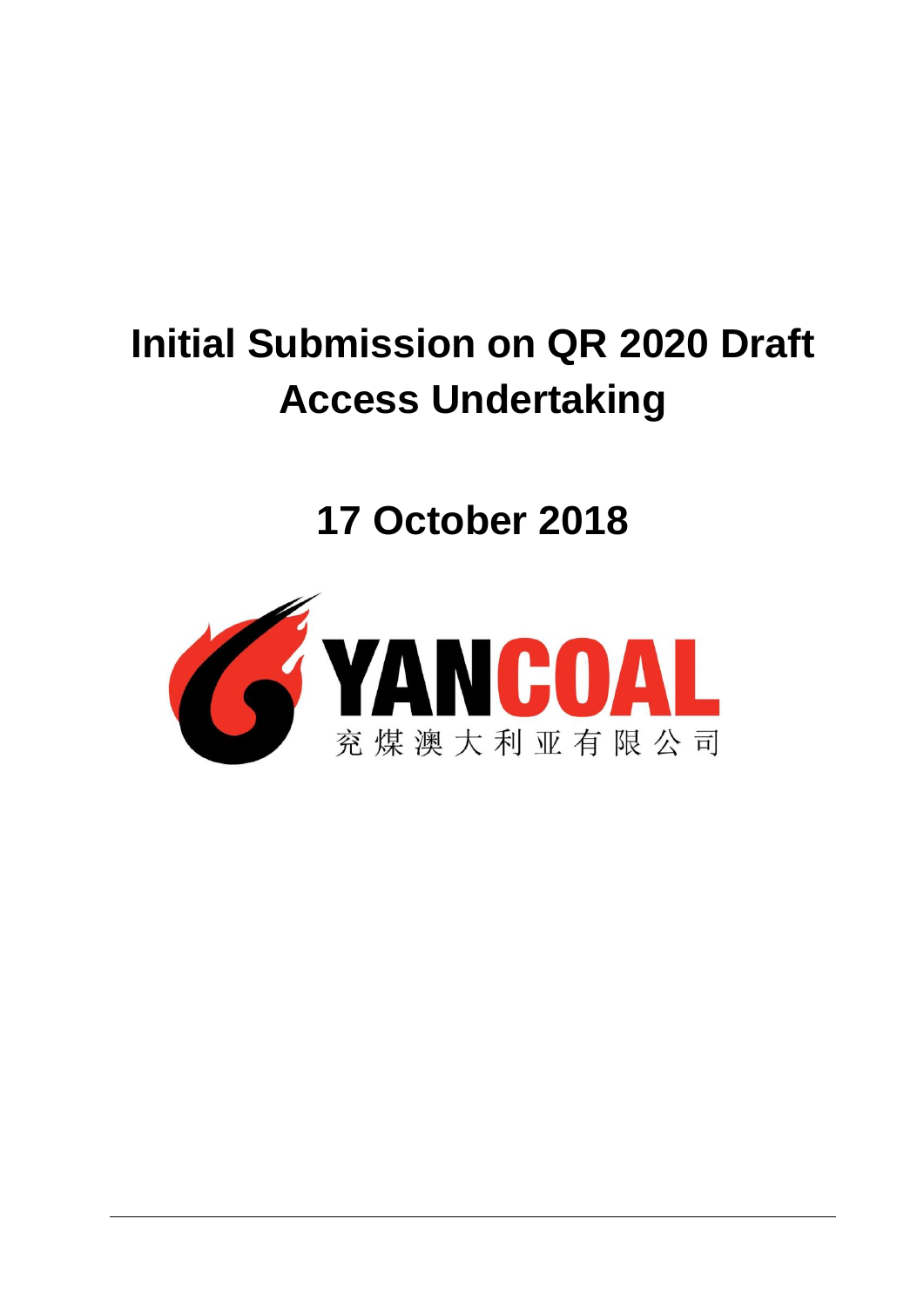# **1 Introduction and context**

Yancoal thanks the Queensland Competition Authority (the *QCA*) for the opportunity to make submissions regarding Queensland Rail's (*QR*) draft access undertaking as lodged on 14 August 2018 (the *2020 DAU*).

Yancoal Australia Limited (*Yancoal*) is a significant coal producer with interests in a portfolio of Australian coal mines, including the Cameby Downs coal mine which transports coal via QR's West Moreton and Metropolitan systems for export through QBH's coal terminal at the Port of Brisbane.

Cameby Downs is currently producing approximately 2.2 mtpa of product coal. It has significant coal resources and the ability to expand production, if reference tariffs were set at a level that made the mine economically viable and attractive relative to other investment opportunities in Yancoal's portfolio of other coal mines.

However, the prices proposed by QR would make Cameby Downs economically unviable at long term consensus coal prices.

Yancoal is therefore critically concerned with ensuring efficient and appropriate pricing and terms of access for the West Moreton and Metropolitan systems – that are both viable over the coal price cycle and incentivise further investment in Cameby Downs.

This submission responds to each of:

- (a) the 2020 DAU (including the reference tariffs and Standard Access Agreement (*SAA*) proposed to apply under it);
- (b) the QR Explanatory Document published on 22 August 2018 (the *QR Submission*), including the annexed reports it relies upon; and
- (c) the stakeholder notice regarding QCA staff topics for stakeholder comments (the *QCA Stakeholder Notice*) published on 21 September 2018.

Given the substantial departure from the methodology adopted in respect of the positions the QCA determined were appropriate just over two years ago for QR's current access undertaking (*AU1*), and the inappropriate increase from current levels that QR's proposed reference tariffs represent, the reference tariffs are the focus of this submission.

Yancoal does also oppose some changes to the undertaking and SAA wording. However QR deserves some credit for the more incremental approach taken to changes to the wording in those documents, and taking the trouble to explain their rationale, such that Yancoal's submissions on those matters are less extensive.

# **2 Need for further submissions - low tonnage scenario reference tariffs**

QR's Submission proposes that different tariffs should apply based on a 'high tonnage' and 'low tonnage' volume forecast, with the latter applying where the New Acland extension/expansion either doesn't proceed or is delayed beyond the start of the regulated term.

That is obviously a departure from the more usual position of setting a single tariff for a reasonable volume forecast, with review events or endorsed variation events dealing with changes in volume.

However, Yancoal is not opposed to QR's proposed approach, given the substantial difference between the tonnages which appear to be involved, and the significant adverse implications for both Yancoal and QR of an inappropriate tariff in the 'low tonnage' scenario.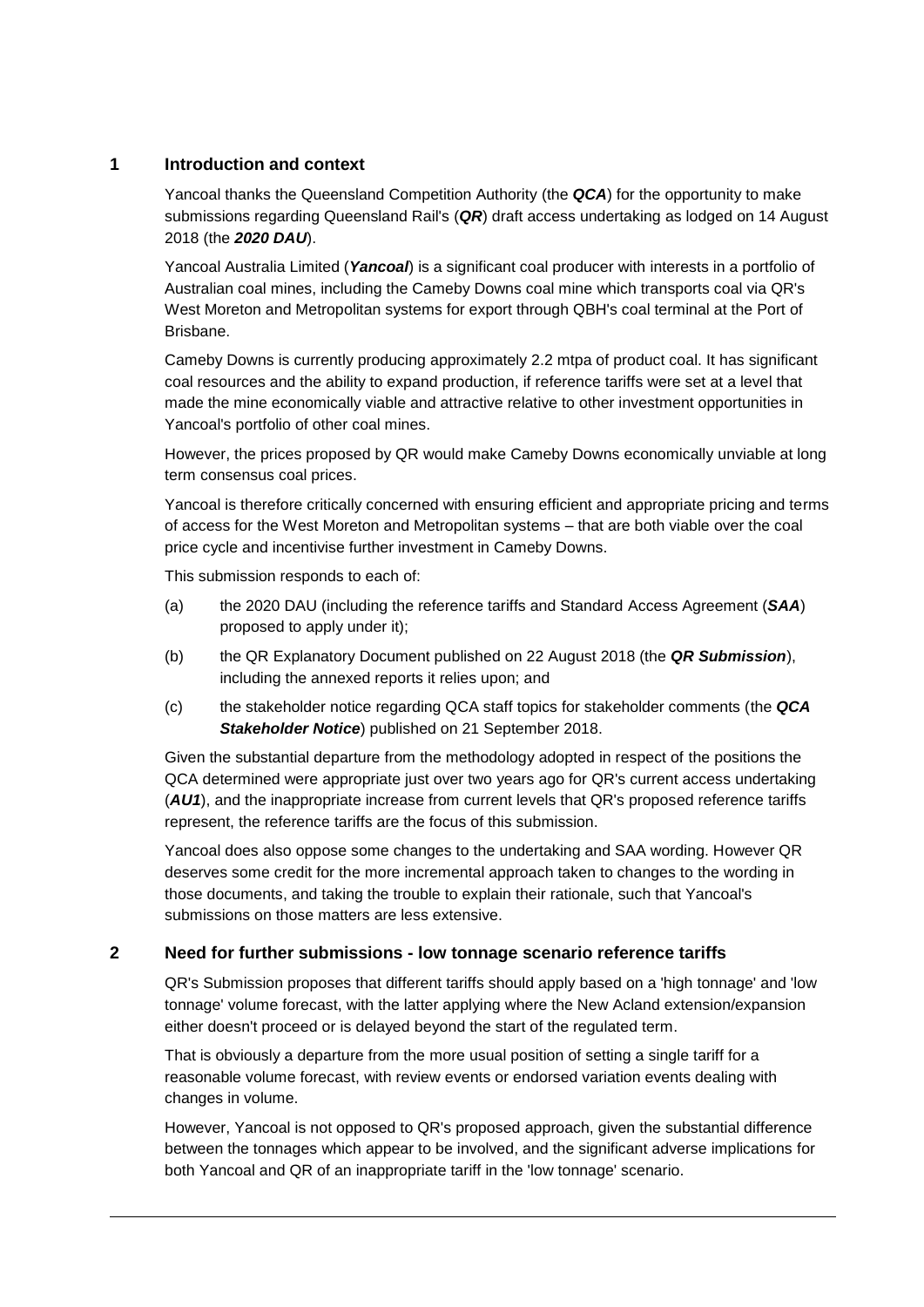The ceiling price that QR has calculated for the low tonnage volume scenario is clearly economically unviable for coal users, and acknowledged as such in the QR Submission and subsequent consultation.

QR has advised Yancoal that the high tonnage scenario is based on 9.1 mtpa, and the low tonnage scenario is based on 2.1 mtpa (the latter solely reflecting production from Cameby Downs).

As foreshadowed in QR's submission, Yancoal has engaged in some initial consultation with QR. Those consultations have considered a range of possible pricing methodologies, including but certainly not limited to those referred to in the QR Submission.

At the date of this submission, Yancoal:

- (a) has concerns with loss capitalisation being employed in a context where (unlike in other regulatory determinations where it has been applied) there is not necessarily a high likelihood of substantial demand growth through which revenue capitalised during a low tonnage period could ultimately be recovered;
- (b) considers that optimisation of the asset base is likely to be more appropriate;
- (c) but considers it is premature to rule out particular options or provide detailed submissions on appropriate pricing to apply in a low tonnage scenario when the advantages and disadvantages for QR and users of various methodologies have not yet been fully explored; and
- (d) is hopeful that with further time for consultation there is some prospect of reaching agreement on at least some principles or issues relating to the appropriate pricing to apply in the low tonnage scenario, or at a minimum being able to make more informed submissions about the appropriateness of some of the potential options.

It is also critical that an appropriate approach is reached, as an inappropriate tariff may result in the cessation of operations at Cameby Downs and, ultimately, the elimination of the West Moreton coal industry and the employment, royalties, exports and other economic activity it supports.

Yancoal therefore requests that the QCA provide the opportunity for further submissions on low tonnage scenario reference tariffs, with a sufficient timeframe prior to those submissions being due for QR and Yancoal to further progress the consultation that has occurred to date.

Yancoal's principal concern in relation to the 'low tonnage' scenario tariffs is to ensure that:

- (e) the price payable by Cameby Downs in a low tonnage scenario does not result in it being uneconomic to operate Cameby Downs; and
- (f) the pricing methodology does not dis-incentivise Cameby Downs expanding or investments in new mines or mine life extensions by other producers occurring (such that the West Moreton system infrastructure becomes economically stranded).

#### **3 Executive Summary**

Yancoal has major concerns with the proposed West Moreton and Metropolitan tariffs proposed in connection with the 2020 DAU based on both:

- (a) Flaws in a number of the building blocks elements used to 'build up' that tariff including:
	- (i) an excessive asset beta;
	- (ii) an excessive allocation of the West Moreton system asset base (and fixed operating and maintenance costs) to coal services;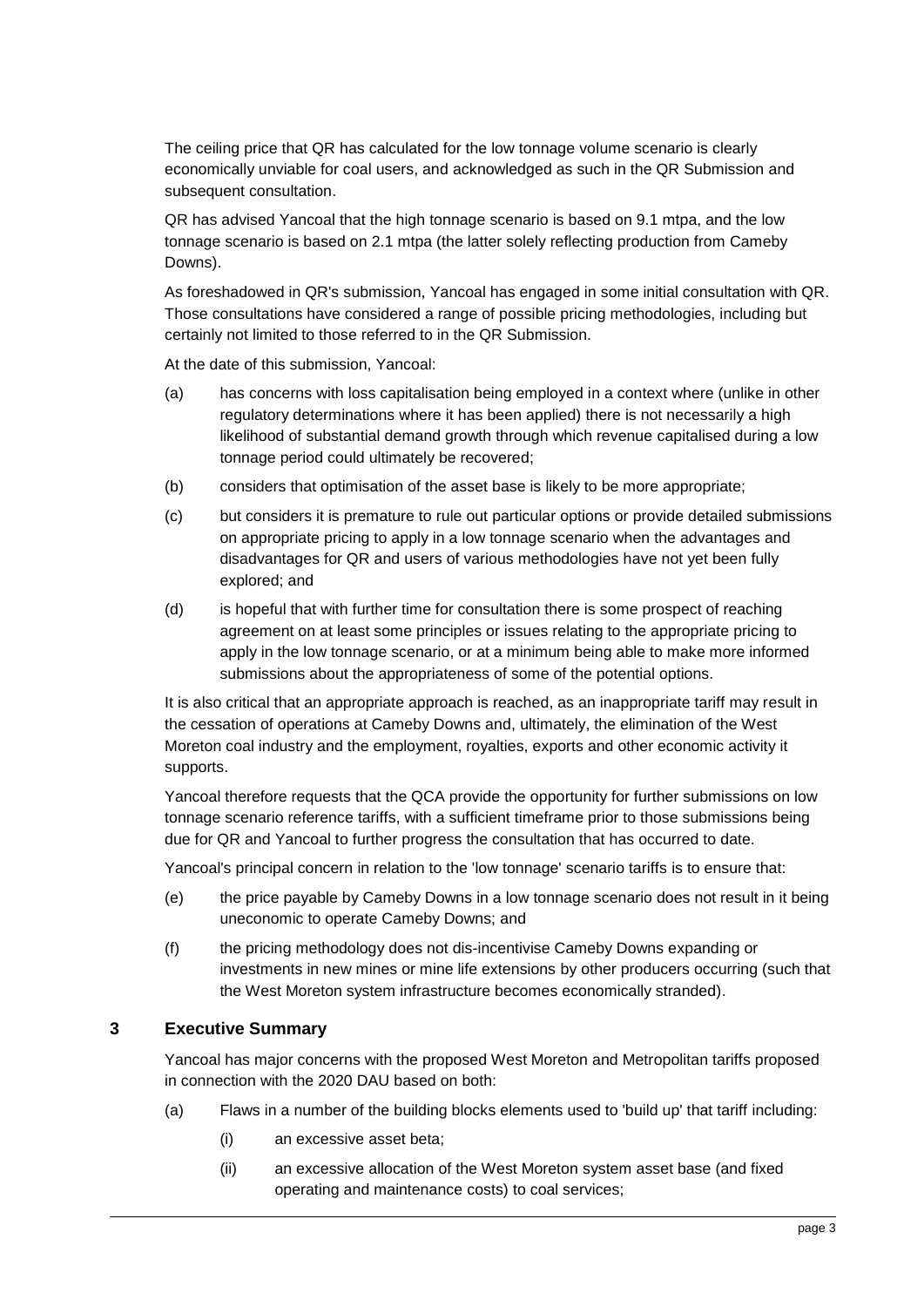- (iii) excessive capital expenditure, operating and maintenance costs, with extremely high fixed costs, that cannot be prudent and efficient given the potential reduction in volumes; and
- (b) the proposed reference tariffs being economically unviable at consensus long term coal prices.

In particular Yancoal considers that QR's proposal in respect of reference tariffs is clearly not appropriate when regard is had to the mandatory factors that the QCA must have regard to in considering a draft access undertaking in accordance with section 138(2) *Queensland Competition Authority Act 1997* (*QCA Act*):

| s 138(2) QCA Act factor                                                            | Relevance to assessment of QR's proposed<br>reference tariffs                                                                                                                                                                                                                                                      |
|------------------------------------------------------------------------------------|--------------------------------------------------------------------------------------------------------------------------------------------------------------------------------------------------------------------------------------------------------------------------------------------------------------------|
| Object of Part 5 QCA Act                                                           | The reference tariffs are not consistent with the<br>efficient use of and investment in infrastructure<br>(with the excessively high pricing likely to result<br>in inefficient decision making regarding<br>investment in, and usage of, the West Moreton<br>coal industry and falling volumes on the<br>system). |
| Legitimate business interests of owner/operator                                    | The reference tariffs go beyond the legitimate<br>interests of QR -providing a return that is in<br>excess of that corresponding to the risks<br>assumed by QR in providing the service                                                                                                                            |
| Public interest, including the public interest in<br>having competition in markets | The proposed reference tariffs have the<br>potential (if not amended) to:                                                                                                                                                                                                                                          |
|                                                                                    | make the West Moreton coal industry<br>economically unviable (with resulting<br>damage to economic growth, employment<br>and royalties);                                                                                                                                                                           |
|                                                                                    | economically strand the West Moreton<br>system (require enduring and substantial<br>government subsidies if it was to continue<br>to support passenger and non-coal freight<br>services).                                                                                                                          |
|                                                                                    | That is clearly not in the public interest.                                                                                                                                                                                                                                                                        |
|                                                                                    | There is a public interest in maintaining<br>regulatory certainty - such that the major<br>departures from the previously approved<br>pricing methodology should not be accepted                                                                                                                                   |
| Interests of persons who may seek access to<br>the service                         | Proposed reference tariffs are uneconomic and<br>will provide a disincentive for investments in<br>West Moreton coal mines by potential<br>producers (and are likely to have<br>consequences for the prospects of future non-<br>coal freight due to leaving the West Moreton<br>system economically stranded).    |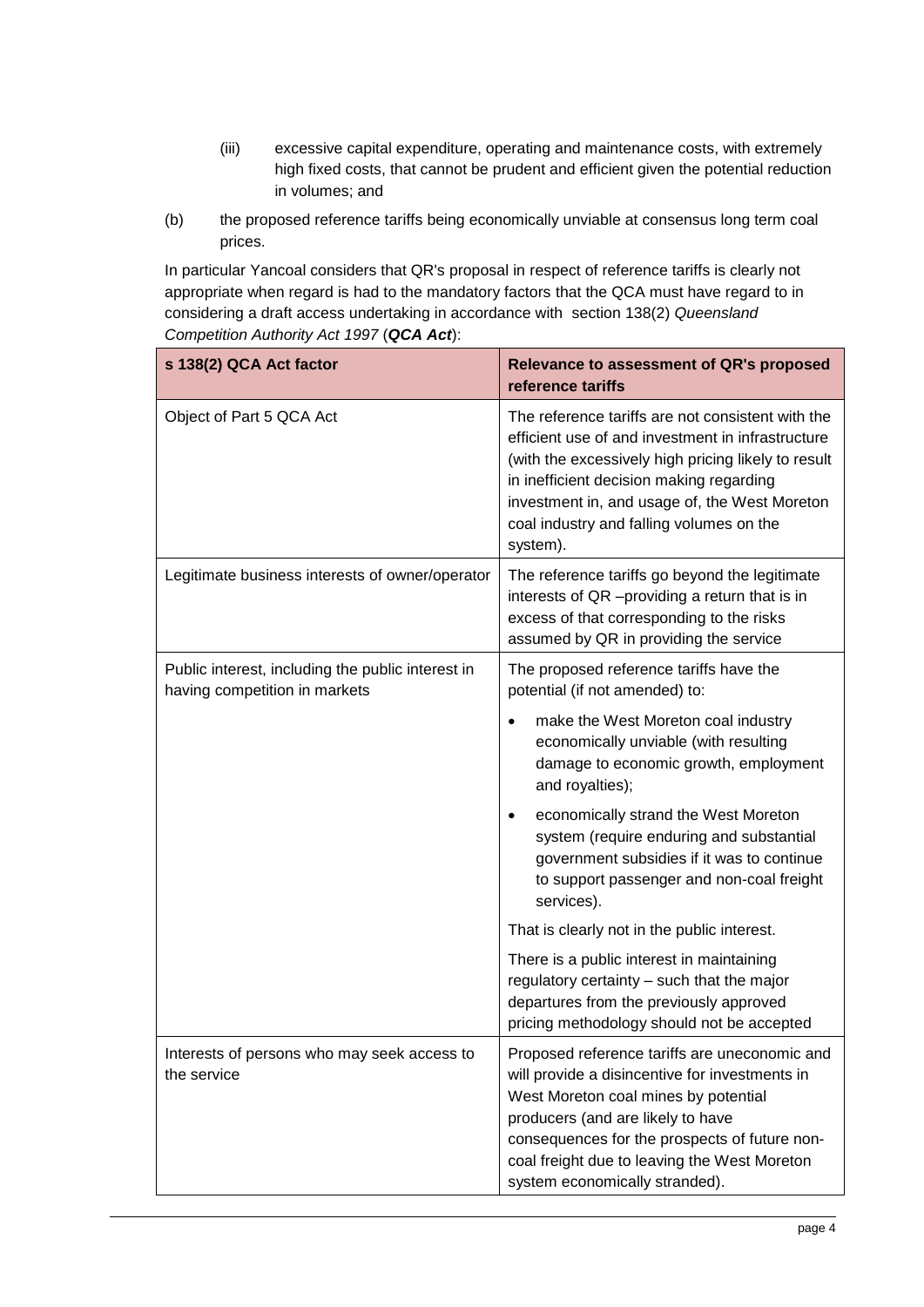| Pricing principles in s 168A            | The proposed reference tariffs are not<br>consistent with important parts of the pricing<br>principles in section 168A QCA as they::                                                                       |
|-----------------------------------------|------------------------------------------------------------------------------------------------------------------------------------------------------------------------------------------------------------|
|                                         | include a return on investment that is<br>$\bullet$<br>excessive and not commensurate with the<br>regulatory and commercial risks involved<br>and                                                          |
|                                         | do not provide incentives to reduce costs or<br>٠<br>improve productivity                                                                                                                                  |
| Other issues the QCA considers relevant | The QCA has previously found that the<br>legitimate interests of access holders are also<br>relevant.                                                                                                      |
|                                         | Existing access holders have a strong<br>legitimate interest in tariffs being set at a level<br>at which their mining operations are profitable<br>and economically viable across the coal price<br>cycle. |

Yancoal also have a number of concerns with the wording of the 2020 DAU itself (including the SAA).

As a result, and for the more detailed reasons set out below, Yancoal submits that the 2020 DAU is not appropriate, and the QCA should refuse to approve it, and provide a secondary undertaking notice to QR requiring the amendments described in this submission in accordance with section 134 of the QCA Act.

# <span id="page-4-0"></span>**4 Reference Tariffs – Weighted Average Cost of Capital**

# **4.1 WACC parameters adopted from the UT5 Decision**

Yancoal acknowledges that for the majority of the parameters used to calculated the weighted average cost of capital (*WACC*) from which the reference tariffs are derived, QR has proposed to adopt the parameters determined by the QCA in its most recent decision in respect of Aurizon Network's reference tariffs.

Yancoal accepts that such an approach is typically appropriate, other than in respect of the market risk premium (*MRP*) where, as discussed in section [4.3](#page-10-0) below, Yancoal considers that recent regulatory precedent suggests a lower MRP would be more appropriate.

# **4.2 Asset Beta**

# **(a) Overview and AU1 asset beta determination**

In respect of the 2020 DAU reference tariffs, QR has proposed an asset beta of 0.77.

In addition to being an extremely high asset beta for a regulated infrastructure service provider, that is a very substantial increase from the asset beta of 0.45 from which the AU1 reference tariffs were calculated. The AU1 asset beta of 0.45 was in fact proposed by QR itself (and therefore presumably considered appropriate by QR), due to it being adopted by the QCA for the closest comparator in Aurizon Network, and determined by the QCA to be appropriate for QR as recently as its Final Decision in respect of AU1 in June 2016.

The appropriate asset beta should reflect the systematic or non-diversifiable risks faced by QR in providing the reference service.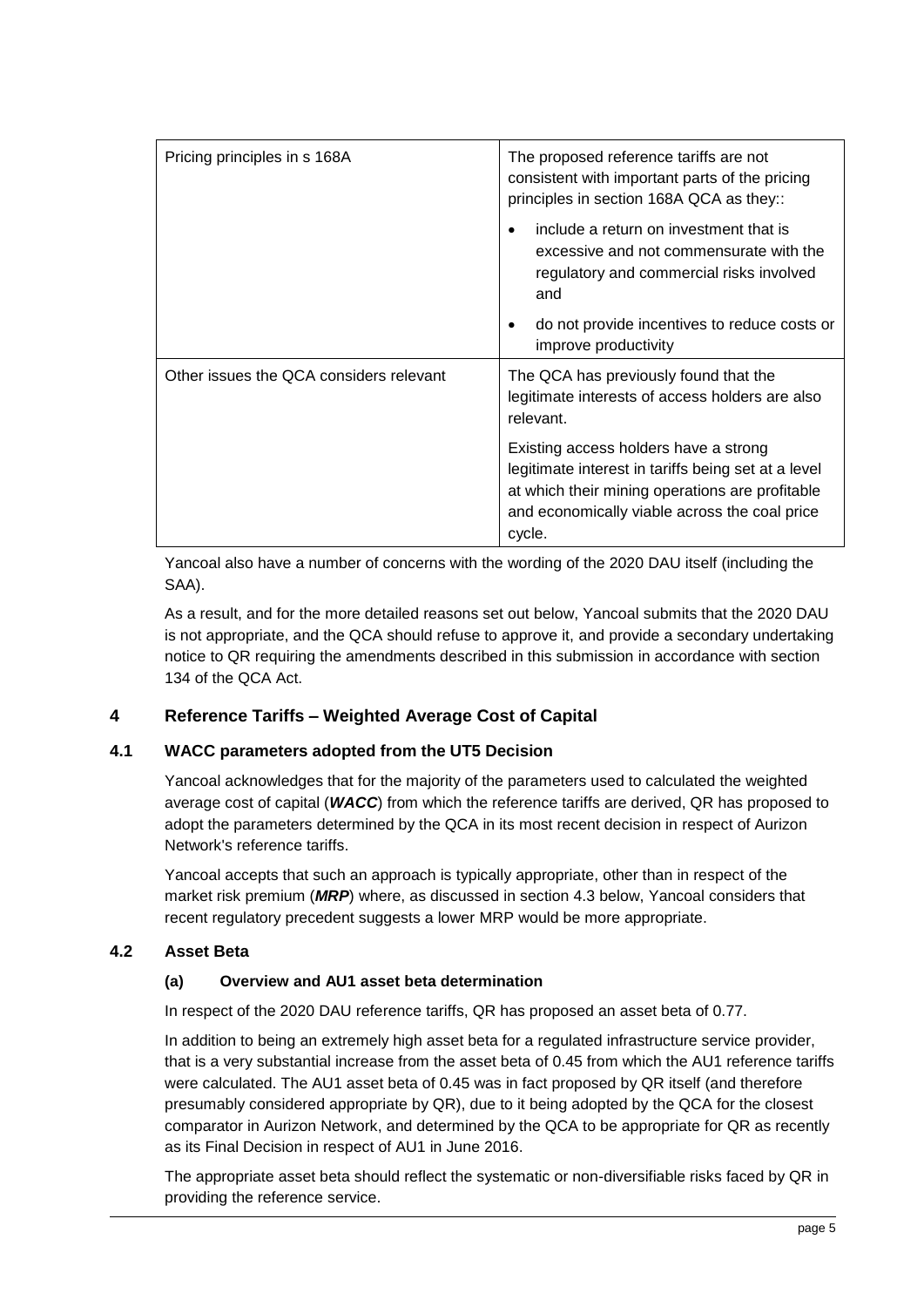However, Yancoal submits that there has been no change in the systematic risks faced by QR since that time which would justify an increase in the asset beta.

It is worth repeating the reasoning from the QCA's Draft Decision in respect of AU1 in October 2015 (at page 68) that led to the QCA accepting the previous asset beta of 0.45 as appropriate:

*Queensland Rail has taken the view of benchmarking itself with Aurizon Network. Proposing an asset beta of 0.45 and an equity beta of 0.8 (sub, no. 2:40).*

*Based on our analysis, we note that Queensland Rail's West Moreton network and Aurizon Network share similar characteristics, namely that they have:*

- *operations in the Queensland coal chain, although there is some difference in the composition of product;*
- *cost-based regulation that is applied to coal traffic operations;*
- *revenue protection from take-or-pay contract provisions;*
- *cost-pass through provisions within access agreements*
- *similar institutional arrangements, in that they are both located in the same state and regulated by the same regulator.*

*While there are some differences between Queensland Rail and Aurizon Network, we have not been presented with evidence from stakeholders at this time that Queensland Rail's coal operations are materially riskier than that of Aurizon Network.*

Yancoal submits all of that reasoning remains just as valid today, such that Aurizon Network remains a close comparator, and the asset beta used to calculated QR's reference tariffs should be the same or very similar to that of Aurizon Network.

# **(b) Assessing the appropriate asset beta**

As noted above, Yancoal continues to believe that Aurizon Network is the best and closest comparator for determining the asset beta for the purposes of QR's West Moreton and Metropolitan reference tariffs.

Accordingly, Yancoal is comfortable for the same approach to be adopted was in AU1, with the asset beta being updated to the most recent asset beta the QCA has assessed for Aurizon Network (i.e. 0.42).

However, if the asset beta is to be re-estimated by QR from first principles, then it is critical to the object of achieving efficient and appropriate pricing that that exercise is done properly.

As discussed in the QCA's Risk and the Form of Regulation Discussion Paper (November 2012), the three major steps in assessing beta are:

- (i) identifying the primary, underlying drivers of the regulated firm's non-diversifiable (systematic) risk;
- (ii) identifying firms with similar drivers of non-diversifiable risk to obtain a set of 'comparable' firms; and
- (iii) estimating the betas of the identified comparators in order to infer an estimate of the underlying asset beta to apply to the regulated firm.

Yancoal addresses each of those steps in turn below.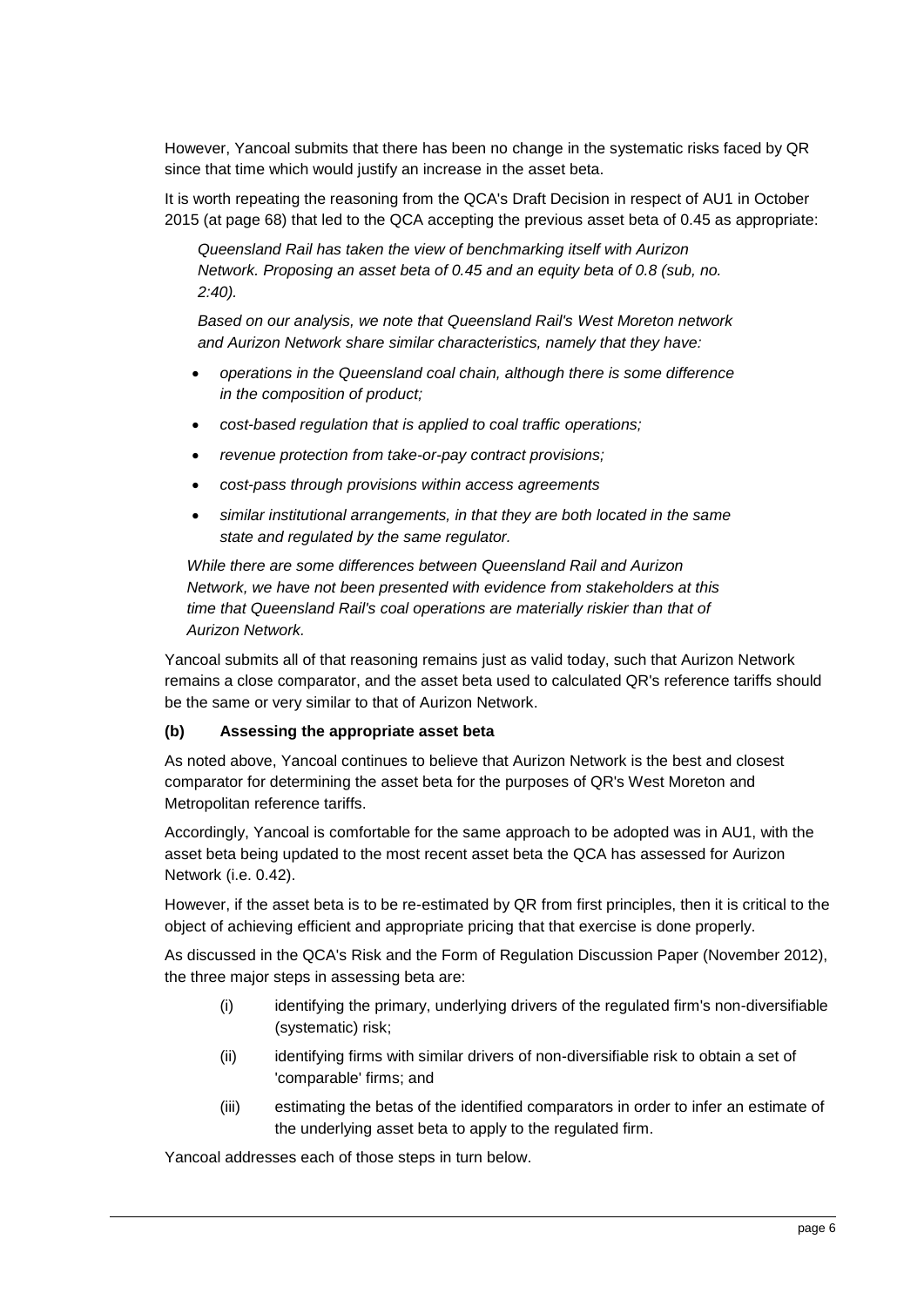## **(c) Identifying the primary drivers of QR's systematic risk**

#### **Changes in demand arising from coal commodity prices**

Yancoal acknowledges that a primary driver of QR's systematic risk in respect of the reference service is the coal commodity price exposure of its customers, and the potential for that to impact on demand.

However, this risk should not be overstated. As coal mines make investments with high capital sunk costs, they do so on the basis of long term economic fundamentals, such that demand remains inelastic in the face of shorter-term changes in coal spot prices, and the risk of a material change in demand only eventuates through prolonged down turns in coal prices.

This primary driver of QR's systematic risk in respect of the reference service is a characteristic that it has in common with other coal infrastructure service providers, including for example Aurizon Network's central Queensland rail network, ARTC's Hunter Valley rail network, the Dalrymple Bay Coal Terminal and the Port of Newcastle shipping channel.

#### **Number of customers is not a primary driver**

QR and Frontier Economics (*Frontier*) appear to consider that another major driver of systematic risk is the smaller number of customers that QR has relative to other infrastructure providers.

However, what gives rise to the systematic risk in respect of the reference service is much more the coal commodity price exposure than the number of customers.

If the perceived risk is that a customer will become uneconomically unviable due to a prolonged down turn in coal prices and therefore reduce demand for the reference service, that risk presumably equally exists whether you have two large customers or many smaller ones.

To the extent that the QCA considers that the mere fact of having a small number of customers is a source of systematic risk, Yancoal notes the relevant example of the Gladstone Area Water Board as an entity with a concentrated customer base (according to the QCA's last price monitoring report approximately 80% of its demand is from 3 industrial customers), which was found to have similar systematic risk to other regulated water business due to protections which are very similar to those which exist for QR (long term take or pay arrangements, inelastic demand derived from a monopoly position and periodic regulatory resets of pricing).

#### **Risk characteristics related to non-coal services are not relevant**

QR and Frontier appear to consider that part of the relevant risk characteristics are:

- (i) transporting a mix of freight specifically referencing non-bulk freight and passenger services;
- (ii) being exposed to competition from road haulage on non-coal services.

Frontier also makes reference to the revenue impact of the closure of Queensland Nickel.

However, each of those matters are very clearly not part of the risk characteristics of the service to which the reference tariffs relate.

The QCA is not being asked to determine QR's general asset beta (and if it was then coal price risk would obviously be of much lesser relevance than QR and Frontier assert).

Rather, as is evident from the QCA's previous reasoning in respect of the asset beta for AU1, what is relevant is the systematic risks relating to provision of the reference service – namely the systematic risk involved in *providing access to the West Moreton and Metropolitan networks for coal services*.

Consequently it is clear that in respect of the service relevant to calculating the asset beta: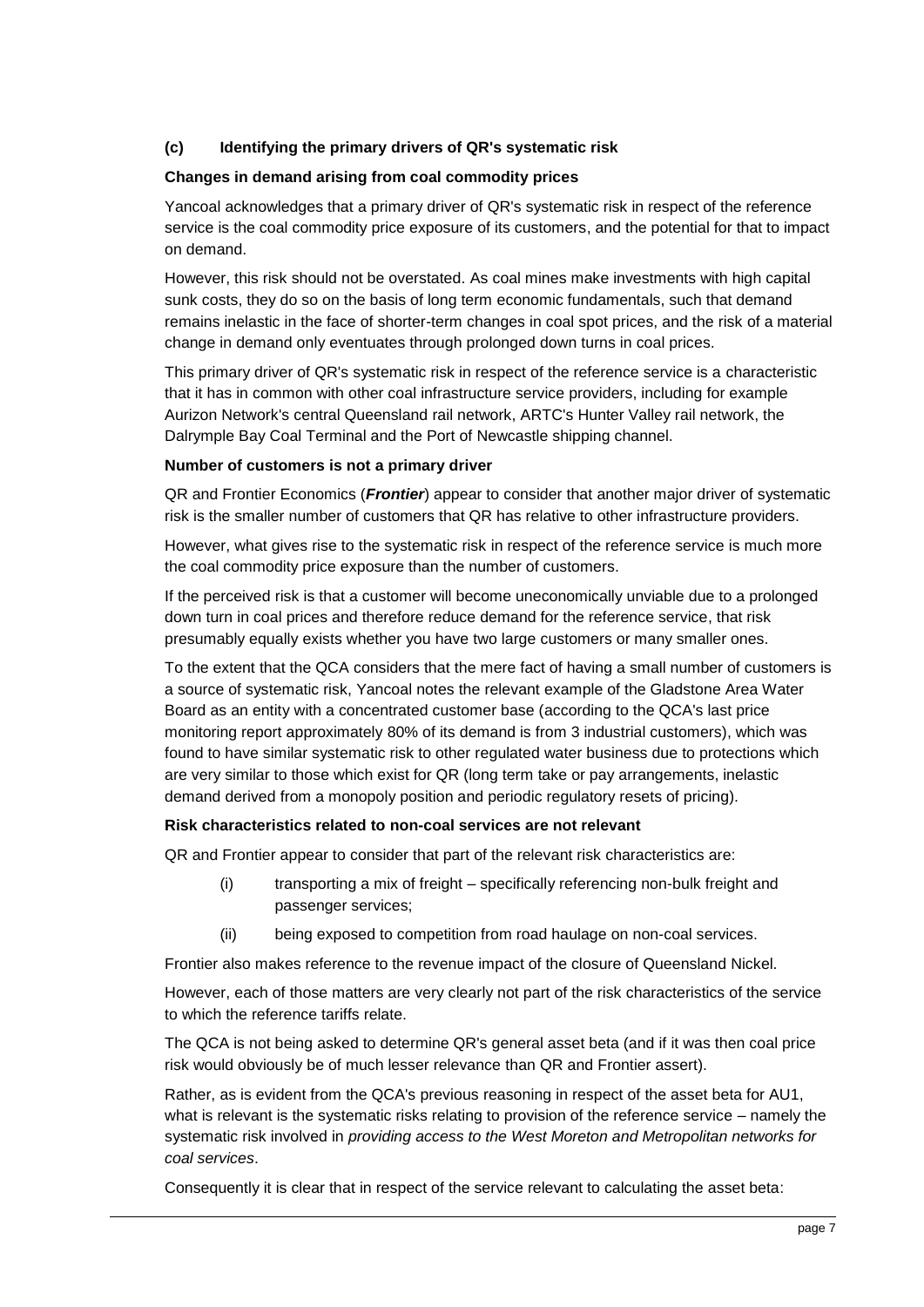- (i) QR is not exposed to competition from road haulage for numerous reasons including the costs of road haulage, QBH's lease conditions requiring delivery to the terminal of coal by rail and mines' approval conditions requiring rail haulage;
- (ii) the service does not involve a mix of freight; and
- (iii) as discussed below, QR has significant revenue protection against decreases in volume / demand in respect of reference services.

Accordingly, the characteristics relied on by QR and Frontier are clearly inappropriate as criteria for identifying an appropriate comparator set.

## **Regulatory framework and form of regulation**

As discussed in the QCA's Risk and the Form of Regulation Discussion Paper (November 2012):

- (i) regulated firms are in a different risk category to non-regulated firms; and
- (ii) a regulated firm's beta should not be determined independently from the applicable form of regulation and other ancillary mechanisms, as they impact the firm's cash flow volatility and the associated non-diversifiable risk.

The regulatory arrangements which apply to QR in its provision of the reference service are a primary driver of the extent of QR's systematic risk, including:

- (i) revenue protection from long term take or pay contracts;
- (ii) revenue protection from right to obtain security;
- (iii) revenue protection from the limits on optimisation of the asset base included in the access undertaking;
- (iv) cost-volatility protection through cost-based regulation;
- (v) cost-volatility protection through cost-pass through provisions in the access agreements;
- (vi) revenue and cost-volatility protection through review events under the access undertaking; and
- (vii) revenue and cost-volatility protection through the right to lodge draft amending access undertakings under the QCA Act.

In aggregate, those protections provide extremely significant protections and risk-mitigation for QR in respect of systematic risks that would otherwise be borne by QR.

Those protections are so strong, that some of the best comparator entities for the purposes of assessing QR's asset beta in respect of providing the declared service will be entities with similar regulatory arrangements.

The Frontier report acknowledges that the form of regulation can effect systematic risk, but asserts that the form of regulation 'is only one of a number of more minor factors'. However, Yancoal considers that assertion is completely unsubstantiated, contrary to the QCA's previous views and clearly at odds with the practical experience in respect of the West Moreton coal services. In particular, it is evident that when there was a significant change in demand in the recent past from the closure of Wilkie Creek, it is coal companies who bore the risk through lower demand forecasts increasing the reference tariffs, while QR's revenue was protected (without any optimisation of the regulatory asset base occurring as a result of the change in demand).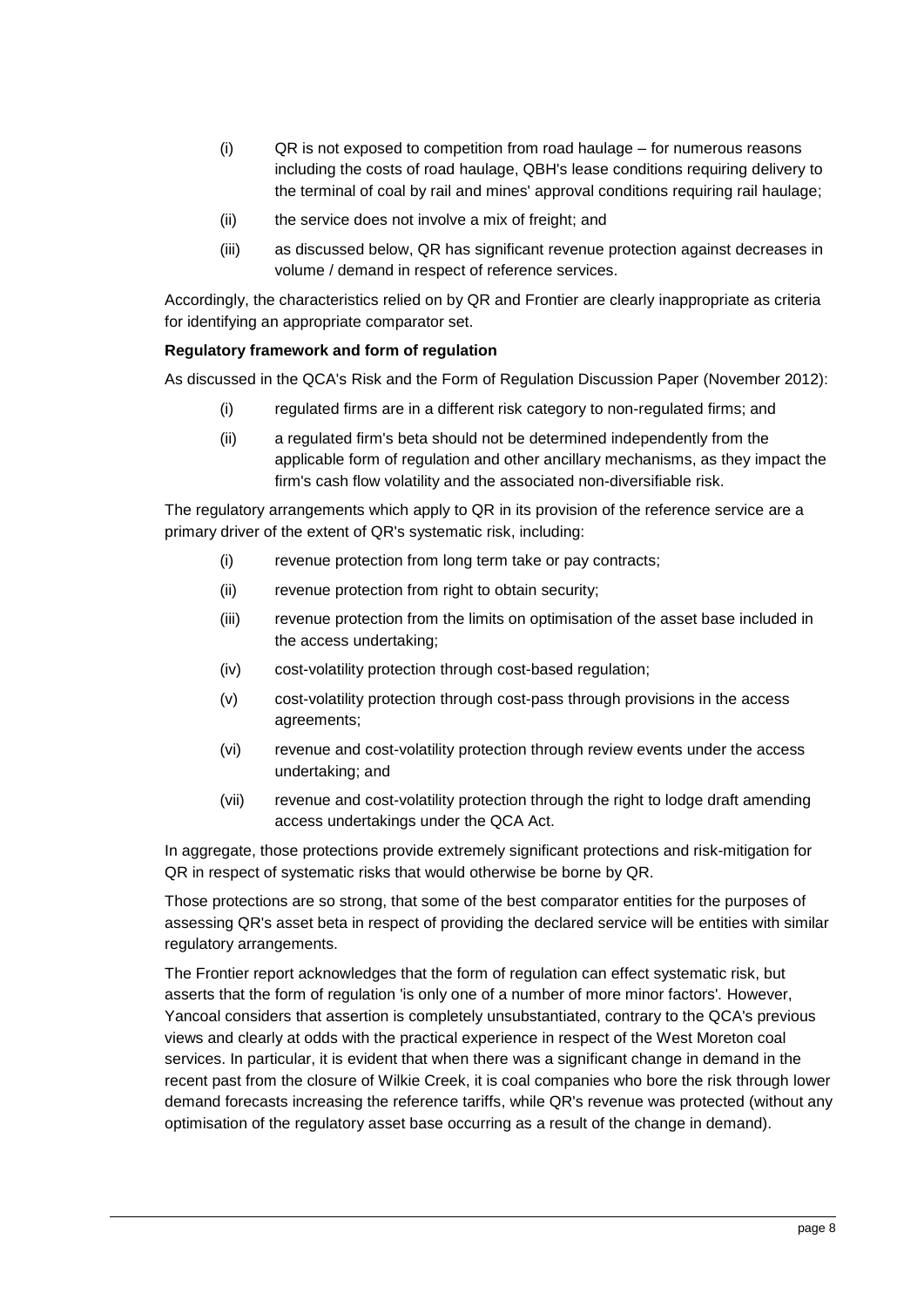## **Long term take or pay in other elements of the coal supply chain**

In addition to QR's own contractual and regulatory arrangements, its risk profile is effected by the arrangements for provision of other services in the coal supply chain, including coal handling services by QBH and rail haulage by Aurizon Operations.

For example, this issue was recently recognised by the ACCC as being directly relevant to Port of Newcastle Operations' systematic risk in providing channel access services, in circumstances where the coal terminals, rail haulage and rail access providers had long term take or pay contracts, which entrenched the inelasticity of demand for the channel service.

Coal handling services in particular at QBH's terminal at the Port of Brisbane are both long term and take or pay based, and rail haulage is take or pay based (and to the extent a new haulage operator entered the market would need to be long term). Consequently the risks of changes in volume (and therefore revenue) are even further reduced from those which might be assessed by solely considering QR's regulatory and contractual position in isolation. That is, demand for the reference service is more inelastic (and QR bears less systematic risk) due to the nature of the other coal supply chain arrangements.

## **(d) QR proposal based on flawed comparator set**

QR seeks to justify its asserted asset beta by reference to the comparator set of businesses described in the Frontier report.

However, it is clear both from a review of the characteristics by which QR and Frontier selected that comparator set and consideration of the risk profile of the businesses in the comparator set, that they are not an appropriate set of benchmarks.

In particular, once:

- (i) exposure to competition and mixture of freight are excluded as not being relevant;
- (ii) less weight is given to the number of customers (and/or appropriate recognition is given to examples like Gladstone Area Water Board as a water provider with limited customers); and
- (iii) appropriate weight is given to the form of regulation and arrangements in other elements of the coal supply chain,

it is clear from first principles that the best comparators will in fact be:

- (iv) Australian coal supply chain businesses with similar exposure to coal commodity prices and regulatory arrangements; and
- (v) Australian water and electricity businesses with similar regulatory arrangements.

In addition, when particular entities within the QR / Frontier comparator set are considered, it becomes clear how many of them face substantially different risks, including through being:

- (vi) unregulated and therefore far more exposed to market conditions;
- (vii) more exposed to competition (as even assets like railways in the United States are more exposed to competition due to the significantly greater degree of rail interconnectivity in the United States and more diversified sources of demand);
- (viii) international and exposed to different risk profiles that come from operating in different jurisdictions such as Russia, China, India, the Philippines or Chile to take some examples or international trade more generally; and
- (ix) by their nature exposed to more volume uncertainty (i.e toll roads).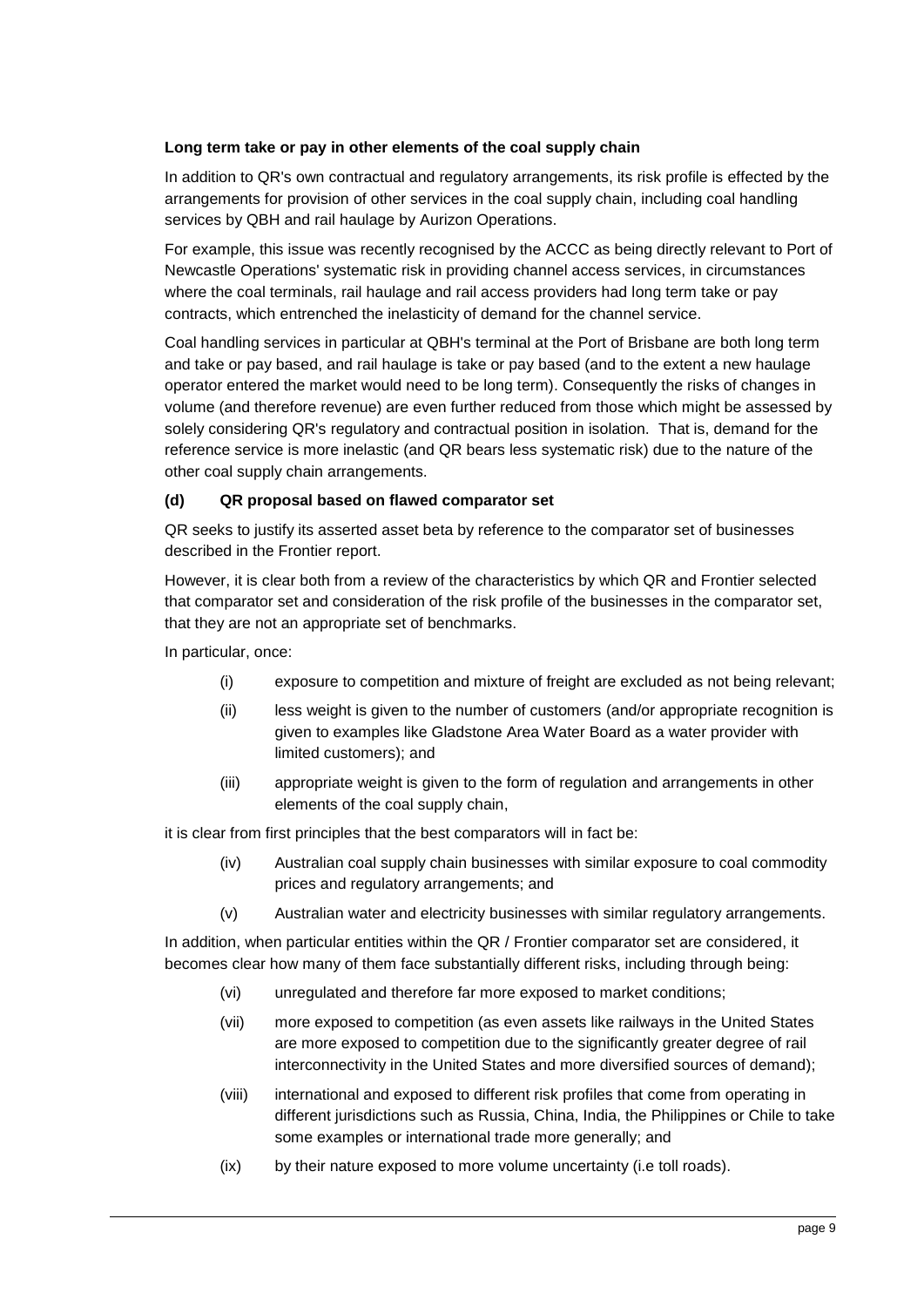# **(e) Identifying an appropriate comparator set**

Based on the analysis, described above, it is clear that to appropriately estimate the asset beta for QR in respect of the reference service, the QCA needs to determine a more appropriate comparator set.

As a useful starting point, the QCA and ACCC have recently determined the asset beta of a number of entities which are exposed to very similar systematic risks as QR, and provide useful benchmarks for determining the appropriate asset beta for QR in respect of the provision of coal services.

| <b>Decision</b>                                              | <b>Asset beta</b> | Systematic risk features in common to<br>QR                                                                    |
|--------------------------------------------------------------|-------------------|----------------------------------------------------------------------------------------------------------------|
| Aurizon Network (UT5)                                        | 0.42              | Monopoly service provider with no competing<br>service                                                         |
|                                                              |                   | Rail related operational risks                                                                                 |
|                                                              |                   | Revenue protection from long term take or<br>pay contracts                                                     |
|                                                              |                   | Revenue protection from right to request<br>security                                                           |
|                                                              |                   | Customer exposure to thermal coal<br>(admittedly with greater exposure to higher<br>margin metallurgical coal) |
|                                                              |                   | Demand protection as a result of other coal<br>supply chain arrangements                                       |
| <b>ARTC Hunter Valley Access</b><br>Undertaking (ACCC, 2017) | 0.45              | Monopoly service provider with no competing<br>service                                                         |
|                                                              |                   | Rail related operational risks                                                                                 |
|                                                              |                   | Revenue protection from long term take or<br>pay contracts                                                     |
|                                                              |                   | Revenue protection from right to request<br>security                                                           |
|                                                              |                   | Customer exposure to thermal coal                                                                              |
|                                                              |                   | Demand protection as a result of other coal<br>supply chain arrangements                                       |
| Dalrymple Bay Coal Terminal<br>(QCA, 2015)                   | 0.45              | Monopoly service provider with no competing<br>service                                                         |
|                                                              |                   | Revenue protection from long term take or<br>pay contracts                                                     |
|                                                              |                   | Revenue protection from right to request<br>security                                                           |
|                                                              |                   | Customer exposure to coal (admittedly with<br>greater exposure to higher margin<br>metallurgical coal)         |
|                                                              |                   | Demand protection as a result of other coal                                                                    |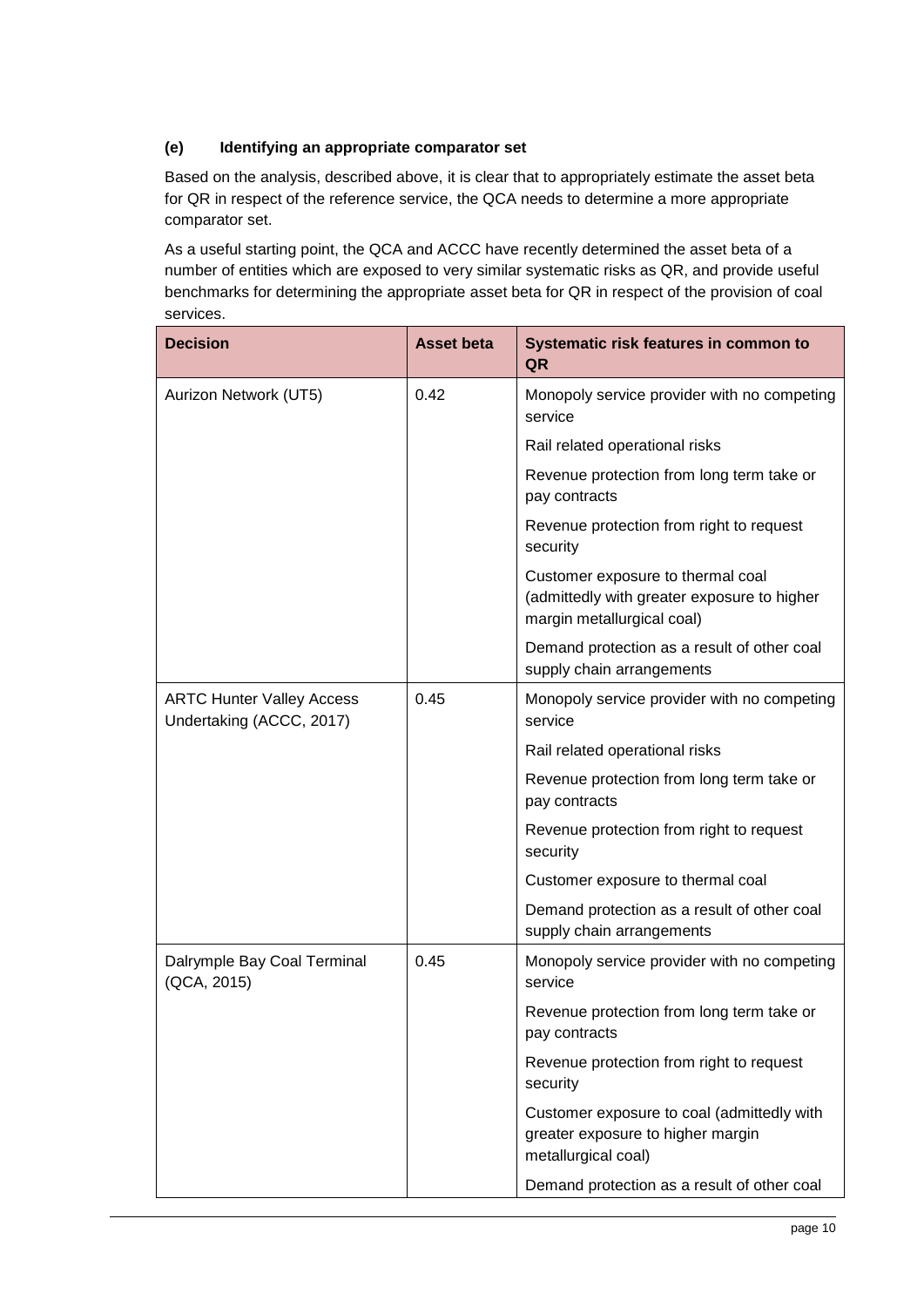|                                                                            |     | supply chain arrangements                                                                                                                                                                                                                                                                   |
|----------------------------------------------------------------------------|-----|---------------------------------------------------------------------------------------------------------------------------------------------------------------------------------------------------------------------------------------------------------------------------------------------|
| Newcastle shipping channel<br>access dispute determination<br>(ACCC, 2018) | 0.5 | Monopoly service provider with no competing<br>service<br>Customer exposure to thermal coal<br>Demand protection as a result of other coal<br>supply chain arrangements (even through in<br>clear contrast to QR it does not have<br>protection from long term take or pay<br>arrangements) |

Yancoal acknowledges that there are some minor differences in risk profile between some of those entities, but, as is evident from the table above, the systematic risk profile of QR's reference service is extremely similar, such that each such entity should clearly form part of the appropriate comparators.

The QCA is better placed than Yancoal to determine an appropriate comparator set. However for completeness Yancoal notes the Gladstone Area Water Board also appears to have a similar systematic risk profile to QR's reference tariff such that it would also warrant inclusion.

| <b>Decision</b>                                            | Asset beta | Systematic risk features in common to<br>QR                                                                                                                                                                           |
|------------------------------------------------------------|------------|-----------------------------------------------------------------------------------------------------------------------------------------------------------------------------------------------------------------------|
| Gladstone Area Water Board<br>(2015-2020 Price Monitoring) | 0.4        | Monopoly service provider<br>Revenue protection from long term take or<br>pay contracts<br>Small number of large customers (80% of its<br>demand is from QAL, CS Energy and Callide<br>Power)                         |
|                                                            |            | Similar regulatory arrangements – as the<br>government traditionally accepts the QCA's<br>recommendations it results in a building<br>blocks methodology with cost based<br>regulation and price resets every 5 years |

# **(f) Conclusions on an appropriate asset beta**

It follows from the above that Aurizon Network remains highly relevant, and the closest comparator.

To the extent that QR bears greater risk that Aurizon Network in respect of the reference service, the difference is limited, and QR remains far more comparable to other regulated coal infrastructure providers (such as ARTC, Dalrymple Bay Coal Terminal Management and Port of Newcastle Operations) than the comparators proposed by QR.

Consequently Yancoal considers the appropriate beta is likely to be in the range of 0.42 to 0.45 (and definitely no higher than 0.5).

## <span id="page-10-0"></span>**4.3 Capital structure / gearing**

It follows from the different risk profile assessed above, that the extremely low gearing proposed by QR is likely to be inappropriate.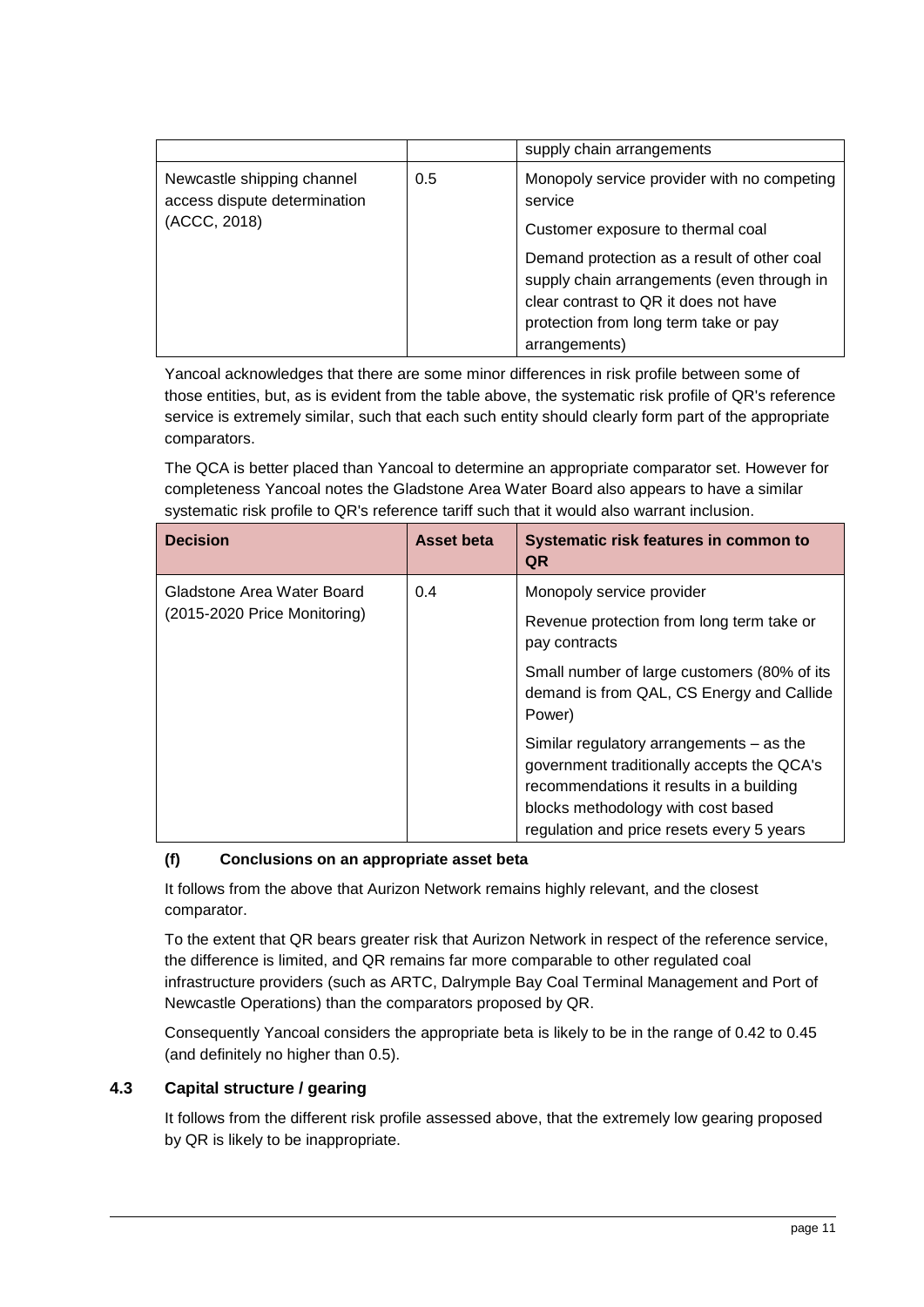It is difficult for Yancoal to comment further on the appropriate gearing, however it strongly suggests that the QCA consider the efficient capital structure for QR closely including taking into account:

- (a) the low cost of debt that is available to QR as a result of its position as a government statutory authority; and
- (b) QR's low risk profile for the reasons discussed above.

## **4.4 Market Risk Premium**

QR proposes a MRP of 7%, adopting the approach taken by the QCA in the most recent decision in respect of Aurizon Network's current draft access undertaking.

However, Yancoal considers that the weight of Australian regulatory practice now favours an estimate of 6% for the MRP as being more appropriate.

In particular, Yancoal notes the findings in each of the following recent decisions by the ACCC and AER:

| <b>Regulator</b> | <b>Relevant Decisions</b>                                       | <b>MRP Estimate</b> |
|------------------|-----------------------------------------------------------------|---------------------|
| <b>ACCC</b>      | Determination of access dispute – Newcastle<br>shipping channel | 6%                  |
|                  | ARTC 2017 Hunter Valley Access Undertaking                      | 6%                  |
| <b>AER</b>       | Powerlink revenue determination                                 | 6.5%                |
|                  | Roma to Brisbane Gas Pipeline revenue<br>determination          | 6.5%                |

Yancoal also notes that subsequent to the AER decisions noted, the AER released a draft rate of return guideline (July 2018) which proposes that in future regulatory decisions the AER will adopt a lower MRP of 6%.

Yancoal submits that in light of the regulatory trend towards a lower MRP, and the fact that the MRP can (by its very nature) change over time as economic conditions change, it would be appropriate for the QCA to reconsider the appropriate estimate for the MRP which is utilised in calculating the West Moreton and Metropolitan system tariffs.

# **5 Reference Tariffs – Allocation of West Moreton Capex / Fixed Costs to Coal Services**

#### **5.1 Context – train path constraints and the AU1 determination on allocations**

Yancoal considers QR' proposed changes to the allocations of the West Moreton regulatory asset base (and presumably fixed operation and maintenance costs) are highly inappropriate.

The issue of how to allocate the value of the West Moreton network was the subject of extensive submissions and consideration as part of the QCA's consideration of AU1.

In connection with AU1 the QCA determined that:

- (a) it was appropriate for the allocation of the West Moreton system asset base (and fixed operation and maintenance costs) between coal and non-coal services to correspond to the proportion of weekly return train paths able to be contracted for coal services;
- (b) of the 113 weekly return train paths from the West Moreton system, as a matter of practicality (irrespective of whether that practice was a strictly legal requirement), there was only 80 weekly return train paths able to be contracted for coal (with 87 paths for coal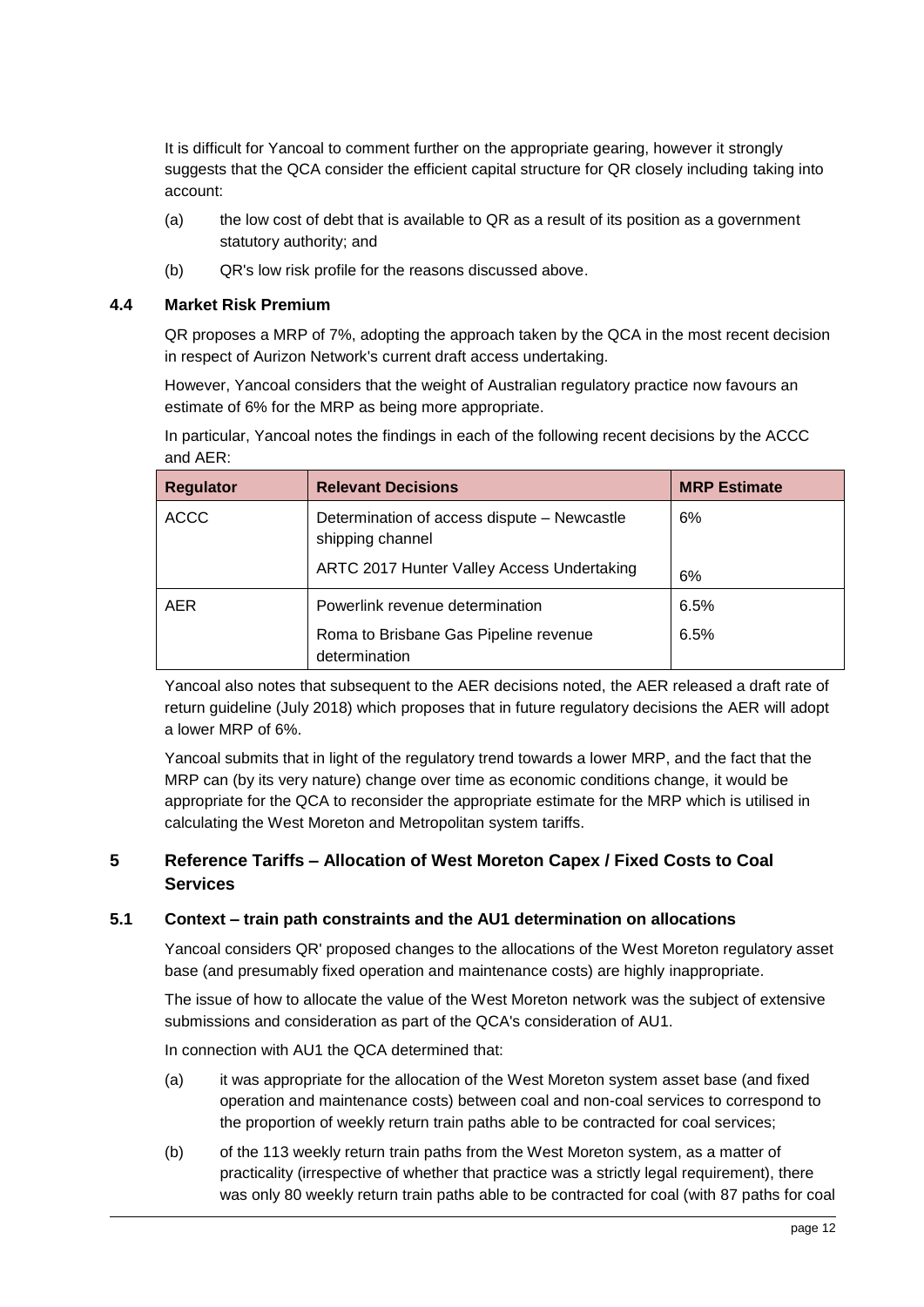through the Metropolitan system being available, but 7 of which were utilised at the time by Ebenezer).

Yancoal understands that resulted in a 70.8% allocation to coal services (calculated as 80/113).

QR now submits that the allocation should be substantially increased to 85.8%, based on there being 97 train paths able to be contracted for coal services – due to there being no constraints on coal services beyond the 16 paths legally preserved for passenger and non-coal freight services.

Yancoal considers that increase is inappropriate for the detailed reasons set out below.

#### **5.2 QR has provided no evidence that the constraints have actually ceased to apply**

QR's Submission contains its view, that no such constraints exist beyond the 16 legally preserved paths for passenger and non-coal freight usage.

However, it contains no evidence that the Department of Transport and Main Road (*DTMR*) (who had previously advised QR of the existence of such a constraint) or the shareholding Ministers (whose approval is required for entry into most access agreements) agree that 97 weekly return train paths can be contracted for coal services.

The QR Submission indicates that QR has sought confirmation from DTMR – but, to date, no such confirmation has been provided to Yancoal.

Clear and unequivocal evidence that all decision makers (QR, DTMR and the shareholding Ministers) support contracting 97 paths to coal services should be required before it could possibly be appropriate to change cost allocation on this basis, given the past evidence of such a constraint existing.

## **5.3 The past constraints have continuing impacts**

The removal of the previously applied constraints (now or in the future) will evidently not automatically result in the capacity which was previously preserved for non-coal services being immediately taken up by coal services.

In other words, the extent of non-utilised capacity that coal producers in the West Moreton region have effectively been constrained from utilising in the past, might theoretically have become available, but it is not possible for the majority of it to be instantly contracted given the timeframe for development of new mines or expansion of production at existing mines (including the significant timeframe required to obtain any regulatory approvals).

The fact that QR has received access requests for more than 97 paths (as referenced in the QR Submission) is irrelevant because, as QR's concerns about the low tonnage scenario aptly demonstrate, there is a big difference (both in actuality and in timing) between an access request and capacity being contracted.

In that context it would be inappropriate to suddenly change the proportionate allocation to coal services, in advance of that theoretically available capacity being fully utilised.

#### **5.4 No justification for allocation of unutilised capacity to coal**

As QR has been quick to point out in other contexts, the West Moreton system is utilised by other services (passenger, grain and other general freight).

The QR Submission contains no justification for why additional costs of surplus capacity should simply be allocated to coal services in the current context where they are unlikely to be utilised by any customers.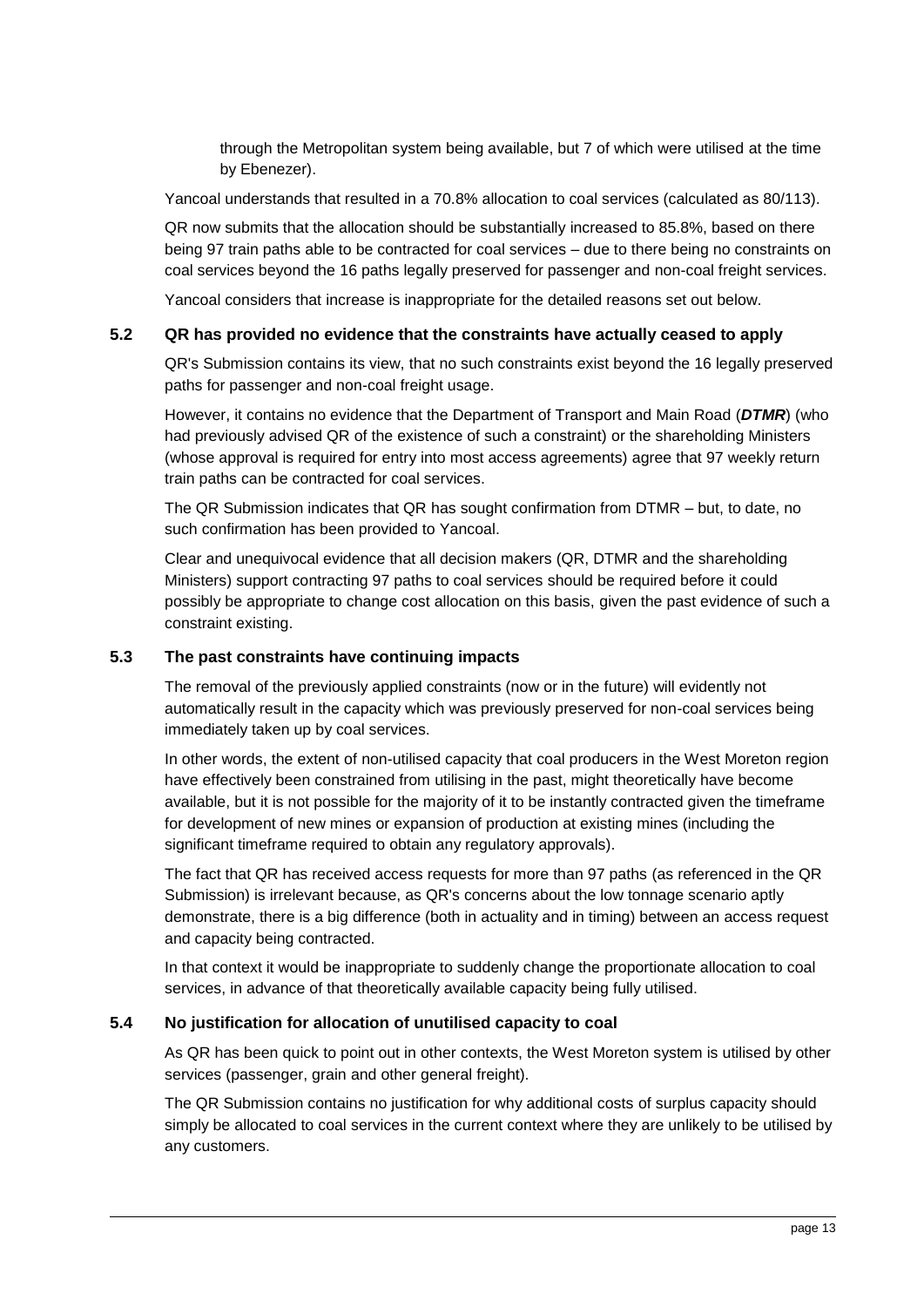# **5.5 Application to past capital expenditure**

Based on the QR Submission, it also appears QR proposes to change the allocation for all capital expenditure not just from the start of the regulatory term, but from 1995 onwards.

No justification is given for this, and it appears completely inappropriate – particularly in the face of QR having made submissions itself in 2015 that there was an 87 train path constraint through the Metropolitan system and the QCA's previous finding that such a constraint was in fact being applied.

To the extent there is any change in allocation it can only be appropriate to apply that change to capital expenditure in the West Moreton system over the 2020 DAU regulatory term (not capital expenditure during prior periods).

# **5.6 Agriculture and non-coal freight investments**

It appears from commentary in Attachment 3 in the QR Submission regarding the drivers of capital investment that some of the proposed West Moreton capital expenditure is part of a strategy to increase agricultural and non-coal freight on the West Moreton system.

To the extent that significant capital investment is being made for non-coal purposes, it is not reasonable that coal service pricing reflects the costs of such capital expenditure.

Yancoal requests that the QCA carefully considers whether there is any such capital expenditure that was clearly triggered by a government or QR strategy regarding non-coal freight, and if so ensures that no such costs are allocated to coal.

# **5.7 Conclusion on allocation**

For the reasons set out above, Yancoal considers that:

- (a) is not appropriate to change the allocation of any capital expenditure prior to the 2020 DAU regulatory term; and
- (b) it is not appropriate to change the future allocation of the West Moreton system asset base (and fixed operating and maintenance costs) to coal services other than to:
	- (i) remove any allocation of capital expenditure invested in for non-coal services;
	- (ii) and reflect that Ebenezer has ceasing railing, and that on Yancoal's understanding of the AU1 allocation decision, the rationale from the AU1 decision would indicate the allocation for truly common future capital expenditure would now be 87/113, being 77%.

# **6 Reference Tariffs – Regulatory Asset Base and Capital Expenditure**

# **6.1 Roll forward of Regulated Asset Base**

Yancoal does not understand the basis for the inclusion of an additional \$16 million in the West Moreton regulatory asset base on the basis of what the QR Submission refers to as the 'addition of \$16 million coal only sidings and balloon loop'.

To Yancoal's knowledge no new coal only siding or balloon loops have been constructed by QR during the AU1 period, such that this addition is surprising, and there is no further explanation provided in the QR Submission.

Unless this can be substantiated as being appropriate, this amount should not be included in the regulatory asset base.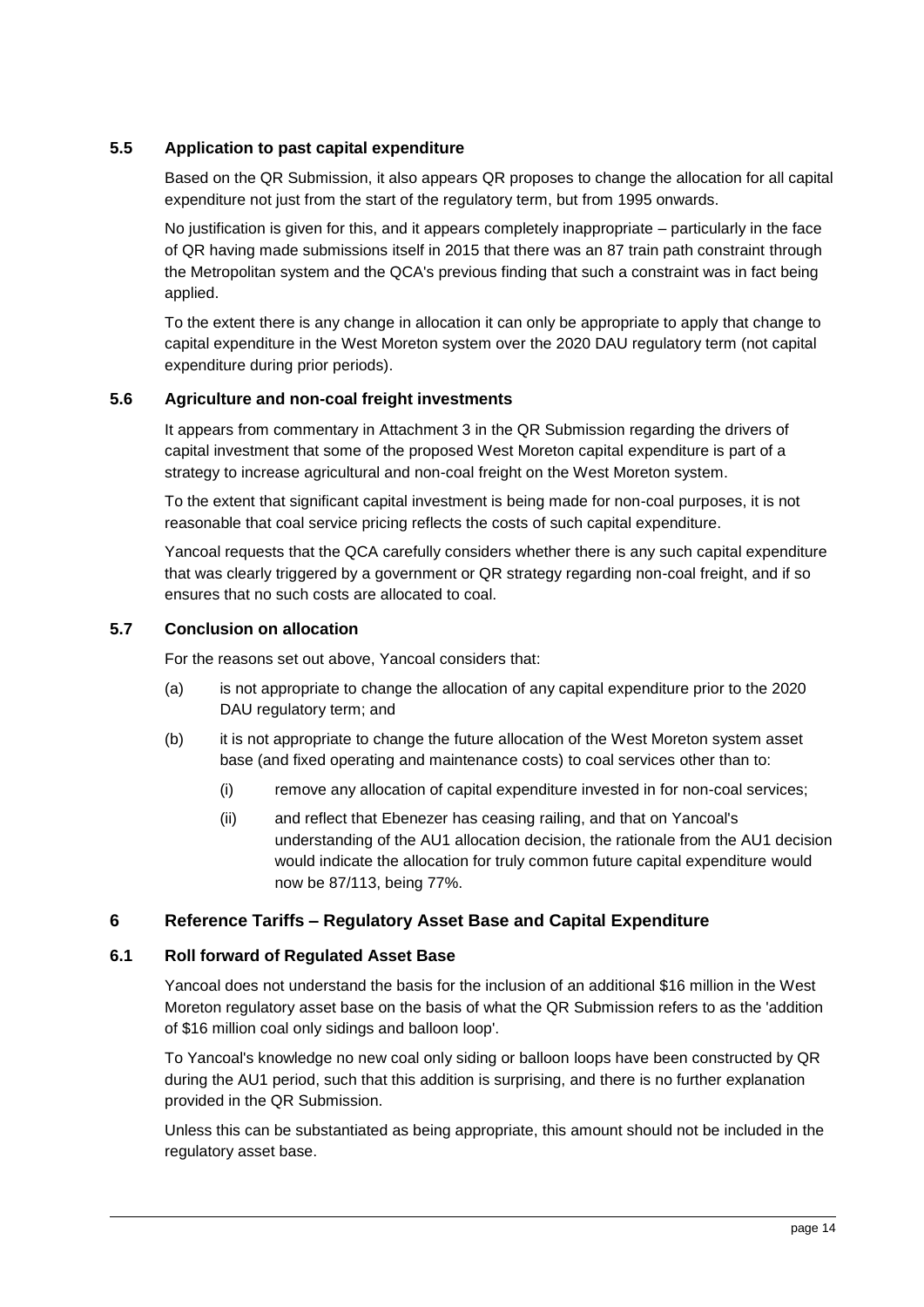# **6.2 Capital Expenditure is excessive relative to the RAB**

QR's proposed capital expenditure forecast for the 2020 DAU regulatory period is extremely high.

Proposing \$159.384 million, relative to a proposed opening regulatory asset base of \$288.6 million (even assuming QR's excess allocation of past capital expenditure to coal services) – is claiming that it is efficient to spend over half the existing value of the network again on capital investment across a period of 5 years.

While it is acknowledged that the West Moreton system may require a greater extent of sustaining capital expenditure than built for purpose heavy haul railways, it seems implausible to Yancoal that such a high extent of new capital expenditure could be efficient.

## **6.3 Lack of transparency**

Given the extremely high proportion of new capital expenditure relative to the existing asset base, Yancoal considers that significant scrutiny should be applied to determine whether capital expenditure at an individual project level is prudent and efficient.

However, QR has redacted significant information regarding its proposed capital expenditure with aggregate costs provided, but very limited information provided at a project level.

As a consequence, it is very difficult for Yancoal (and presumably other stakeholders) to provide informed submissions on the efficiency and prudency of the proposed capital expenditure.

Stakeholders are therefore heavily dependent on the QCA to scrutinise the prudency and efficiency of the proposed capital investment.

## **6.4 Greater deferral is likely to be efficient given the prospect of lower tonnages**

In the context of QR itself considering a low tonnage scenario, Yancoal would have anticipated that it would be prudent to seek to minimise new capital investment, through deferring capital expenditure where possible. However, there is no real evidence of QR doing so.

Figure 2 on page 6 of Attachment 3 in the QR Submission shows capital expenditure being higher over this regulatory term than the previous regulatory term – which appears counterintuitive given the less certain demand outlook.

Yancoal's impression is that QR's capital expenditure proposals have been developed largely divorced from any consideration about demand outlook.

In particular, the QR Submission indicates that the proposed capital expenditure has been developed in the context of the 2018-19 West Moreton System Asset Management Plan which is based on a continuation of the current tonnes.

There are also suggestions in the QR Submission that the capital expenditure is, at least in part, about upgrading the quality of the track, extending its useful life and reducing future maintenance spend. This particularly seems to be the case in relation to the largest capital project – being timber bridge replacements, where the QR Submission suggests that it is partly motivated by mitigating escalating maintenance costs arising from high gross tonnage (yet is somehow still described as not being tonnage dependent).

However, no prudent infrastructure manager would make such significant capital investments on the basis of such blithe assumptions and 'business as usual' approach, when QR's own submissions make it clear that it is concerned about a material decrease in volumes (and therefore presumably maintenance spend decreasing without the need for such significant capital investment) and there are suggestions that in the longer-term Inland Rail might take coal volumes away from QR's network.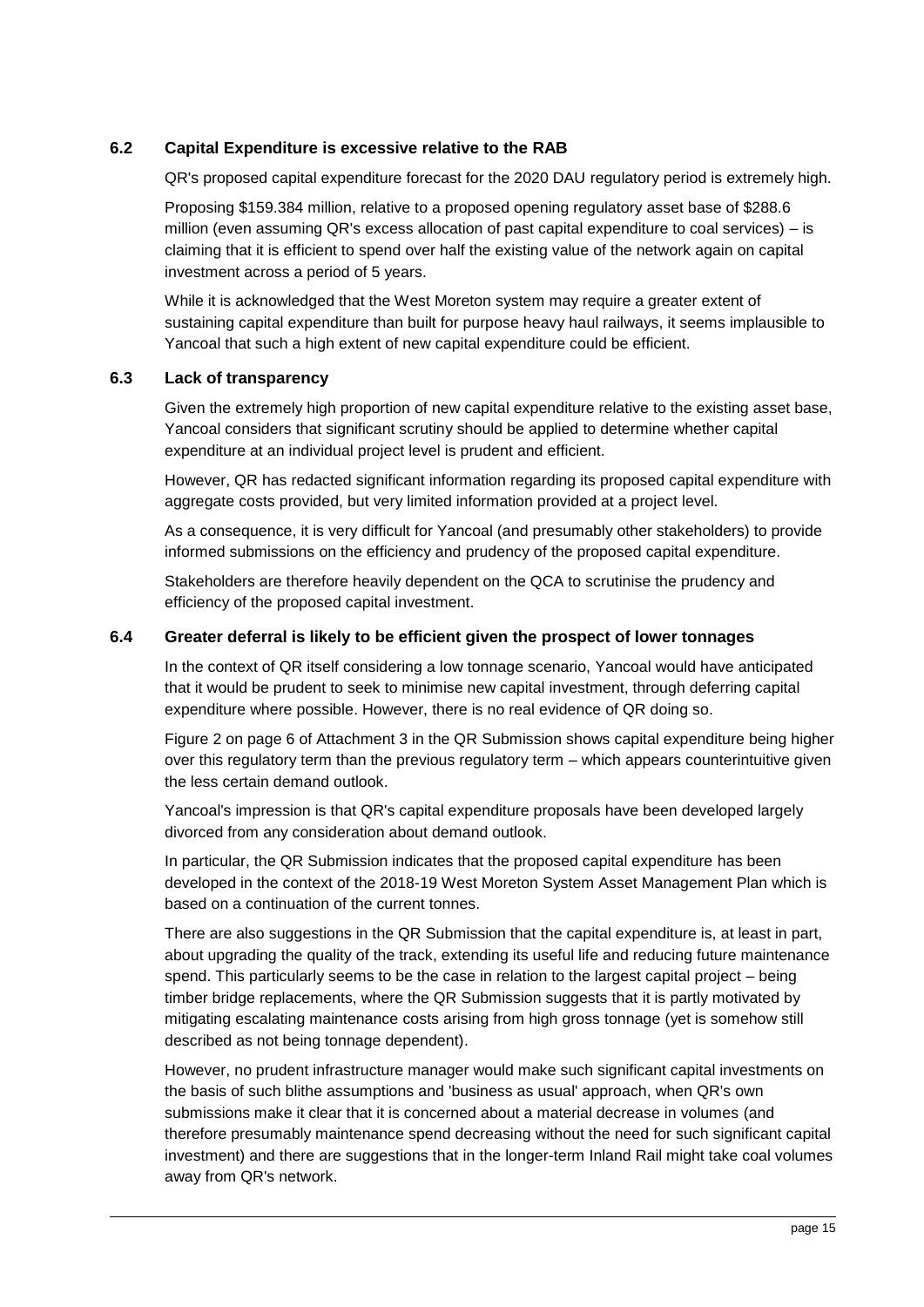In that context, Yancoal considers it is more prudent to seek to manage timber bridges and other technically life expired assets in other ways, such as implementing or increasing speed restrictions or increasing maintenance, unless and until it is clear that there is volume growth on the West Moreton system. In that regard, Yancoal notes that Attachment 5 of the QR Submission acknowledges that timber bridge repair costs are tonnage dependent – such that, where safe, that would seem likely to be more prudent and efficient course of action where a material decline in volume was possible.

Yancoal acknowledges that it is possible that some capital investments are required for safety reasons, but given the limited disclosure provided, QR has not demonstrated or substantiated that being the case.

Accordingly, Yancoal requests that the QCA pay particular scrutiny to which capital investments projects can prudently be avoided or deferred to a point at which future volumes and volume growth are more certain.

## **6.5 Lack of variance with changes in volume**

QR appears to be proposing \$159.384 million of capital expenditure of the 2020 DAU regulatory term based on 9.1 mtpa and \$144.495 million based on 2.1 mtpa.

Yancoal considers that it stretches credibility to suggest that:

- (a) for a 77% drop in volumes, there is only a 9.3% drop in proposed capital expenditure; and
- (b) only 3 of the proposed 25 capital projects are in any way tonnage dependent.

The QR Submission indicates that the proposed capital projects are 'primarily asset renewal projects' and not growth projects. However, it seems unlikely to Yancoal that there are not more asset renewal projects that could be delayed, deferred, staged or reduced in scope, at least partially, such that (during a time of uncertainty of future volume) QR does not overcommit capital investment on the assumption of future volume that does not eventuate.

Yancoal notes there appears to be inconsistencies in the way the nature of various projects are described that should be carefully scrutinised by the QCA. For example Attachment 3 of the QR Submission indicates that:

- (a) the timber bridge replacement program and the culvert replacement program would not be required except for the traffic volume proposed by coal carrying customers;
- (b) yet both of those major capital expenditure projects are then said not to be tonnage dependent.

At a minimum, this tends to indicate that there is greater tonnage dependency in the proposed capital program than the QR Submission suggests.

The QR Submission creates the strong impression that QR has not given sufficient consideration to how it could be prudent to change capital program if volumes materially decreased, and the QCA will need to carefully consider that issue.

#### **6.6 Comments on GHD Review**

The QR Submission places significant reliance on the GHD review of a selection of QR's capital projects.

Yet Yancoal considers that review has a number of flaws and qualifications, such that the QCA will need to carefully scrutinize (and engage its own expert to review) the prudency and efficiency of each of QR's proposed major capital projects.

By way of illustration, Yancoal notes at least the following issues in relation to the GHD report: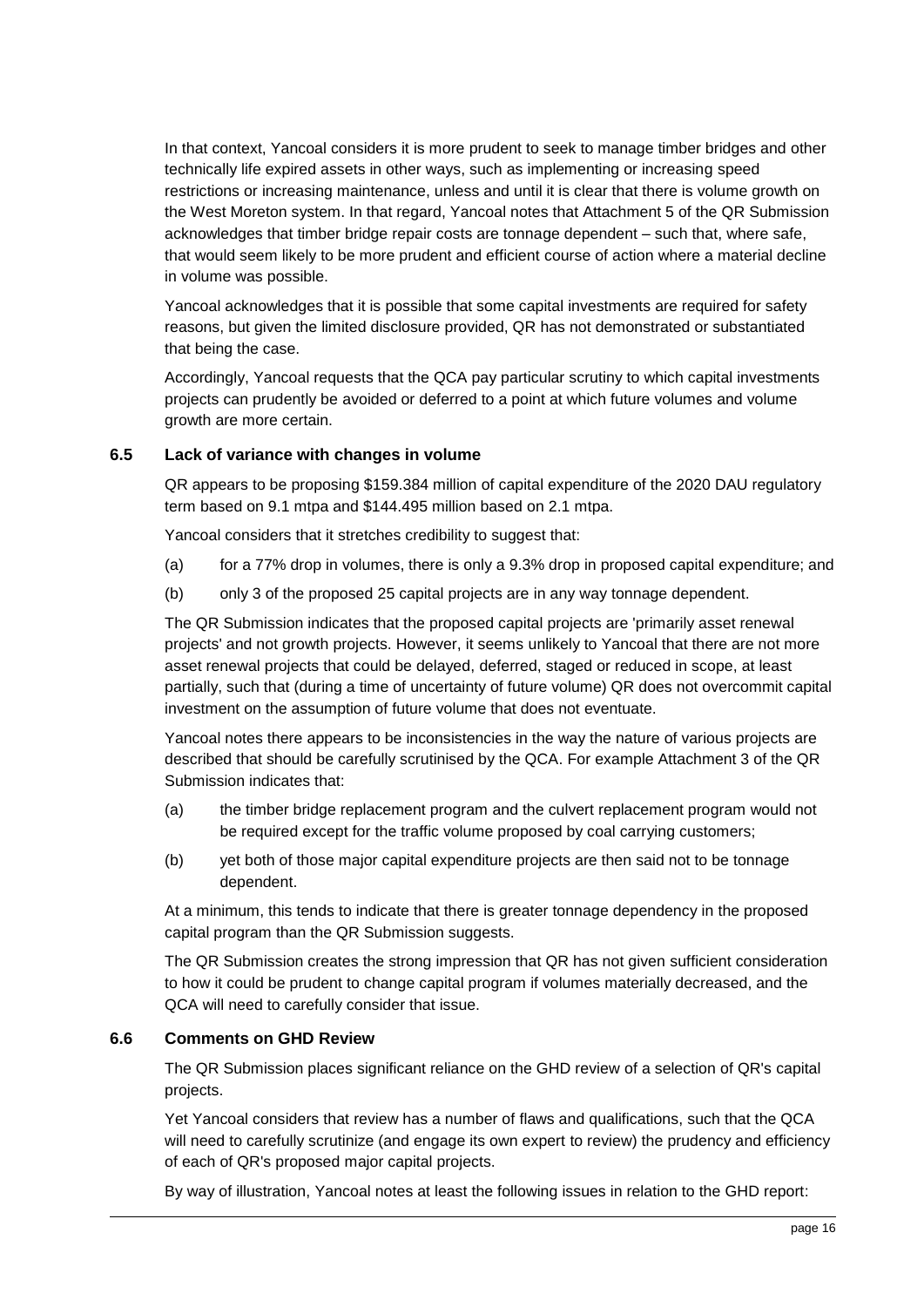- (a) the review was restricted to 6 out of 25 capital projects;
- (b) there was no apparent assessment of the prudency of the investments having regard to QR's uncertain demand outlook;
- (c) GHD simply assumed that QR's labour unit rates are efficient;
- (d) GHD did not review hire charges for plant and machinery relevant to numerous projects;
- (e) GHD did not assess unit rates for machinery or miscellaneous permanent way components in respect of the re-sleepering project; and
- (f) GHD did not review any details of labour costs, individual components of work to be completed or a breakdown of costs in respect of the minor signalling project – such that efficiency was not able to be verified for that project.

# **6.7 Optimisation**

If the QCA determines, contrary to Yancoal's submissions above, that all or a substantial part of QR's proposed capital investment is prudent and efficient then it is likely that the resulting West Moreton reference tariff will be so high, that serious consideration needs to be given to optimisation of the West Moreton asset base.

# <span id="page-16-0"></span>**7 Reference Tariffs – Operating and Maintenance Expenditure**

## **7.1 Lack of transparency**

Similar to its approach in relation to disclosure regarding capital expenditure, QR has redacted significant information regarding its proposed operating and maintenance expenditure with aggregate costs provided, but very limited information provided in respect of individual categories of operating and maintenance costs.

As a consequence, it is very difficult for Yancoal (and presumably other stakeholders) to provide informed submissions on the efficiency and prudency of the proposed operating and maintenance expenditure.

Stakeholders are therefore heavily dependent on the QCA to scrutinise the prudency and efficiency of the proposed costs.

# **7.2 High proportion of fixed costs**

The QR Submission indicates that 100% of its operating costs are fixed and 57.3% of its maintenance costs. That is a very high proportion of fixed costs, which warrants detailed consideration.

In relation to maintenance costs, it is evident from Attachment 5 to the QR Submission, that for some types of maintenance activities QR has chosen not to use the QCA's previous approach in the AU1 decision to determine the extent to which the costs are fixed or variable.

QR's departures from the QCA AU1 methodology (summarised in Table 7 of Attachment 5, and section 5.2 of Attachment 5) appear to have resulted in higher fixed costs than would be the case if the QCA allocation methodology was used (and cost categories being classified as nontonnage dependents when the QCA regarded a material proportion of such costs as variable for the purposes of calculating the AU1 reference tariffs).

In relation to operating costs it seems particularly implausible to Yancoal that the exact same operating costs would apply if there is 2.1 mtpa or 9.1 mtpa being railed. Even without a detailed breakdown of costs, it is plainly evident that where QR itself is concerned about reducing coal volumes, it cannot be prudent to operate on the basis of 100% fixed costs.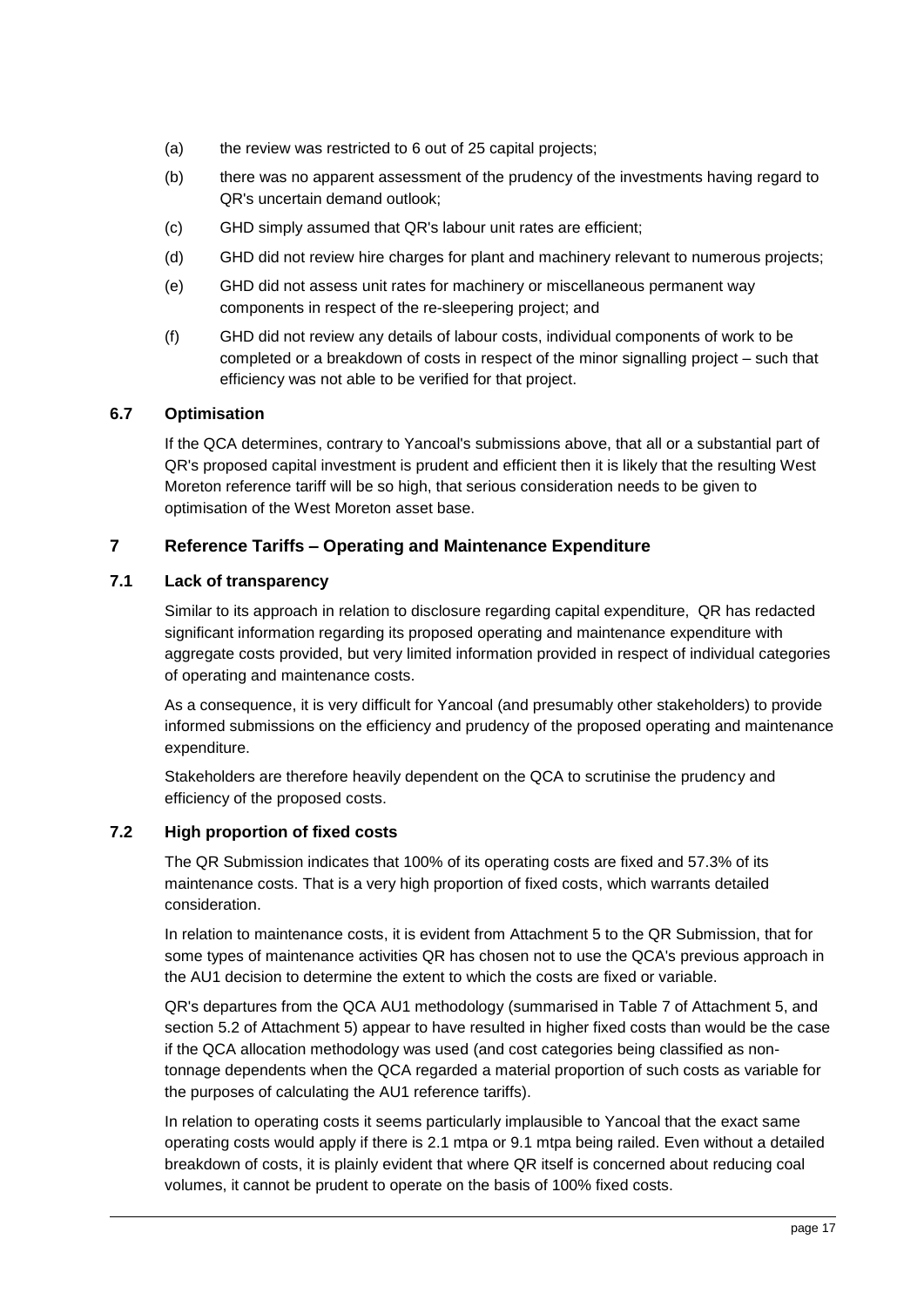It must be prudent for QR to change its operating methodology and cost structure so that a much higher component of its costs are variable.

## **7.3 Train control**

QR's proposed train control costs in particular appear outlandish. QR has proposed train control costs that are 58% higher than those approved as prudent by the QCA for inclusion in the AU1 reference tariffs.

It is implausible for such an increase to be prudent.

QR can of course choose to organise its train control functions as it sees fit.

However, based on the advice provided to the QCA by its consultant B&H in the AU1 consideration process that:

*In Train Control for example, the "boards" used to manage a network can be split or amalgamated depending on the amount of traffic*

it cannot be efficient for the West Moreton and Metropolitan system train control functions to be located and operated separately as coal volumes are potentially falling, and for coal users of those systems to be required to pay for that inefficient choice.

# **7.4 Comments on GHD Review**

The QR Submission places significant reliance on the GHD review of a selection of QR's maintenance activities.

Yet Yancoal considers that review has a number of flaws and qualifications, such that the QCA will need to carefully scrutinize (and engage its own expert to review) the prudency and efficiency of each of QR's proposed major capital projects.

By way of illustration, Yancoal notes at least the following issues in relation to the GHD report:

- (a) it is self-described as predominantly a desk-top assessment;
- (b) GHD's assessment of efficiency is qualified by reference to 'where data was available';
- (c) GHD acknowledges in section 2.3 of the report that in some cases they were unable to extract useful maintenance scopes;
- (d) GHD acknowledges that *'our assessment has focused on: prudency … rather than the quantum of works to support that deed; and efficiency, on an exceptions basis, in that only if we observed anomalies in the data or our site visit that indicated we should review the efficiency associated with the relevant maintenance activity, then we should do so*.'; and
- (e) the assessment of efficiency (for example in section 10.3) seems to have occurred without having sufficient regard to the potential that long term maintenance costs may not arise if volume deteriorates,

There is no similar review provided for operating costs.

#### **8 Undertaking wording**

Yancoal acknowledges that QR has not sought to make the type of wholesale changes that were sought during the AU1 process.

Yancoal has no concerns with some of the proposed changes, but has summarised below those changes it does have concerns with (including those which were the subject of QCA's questions).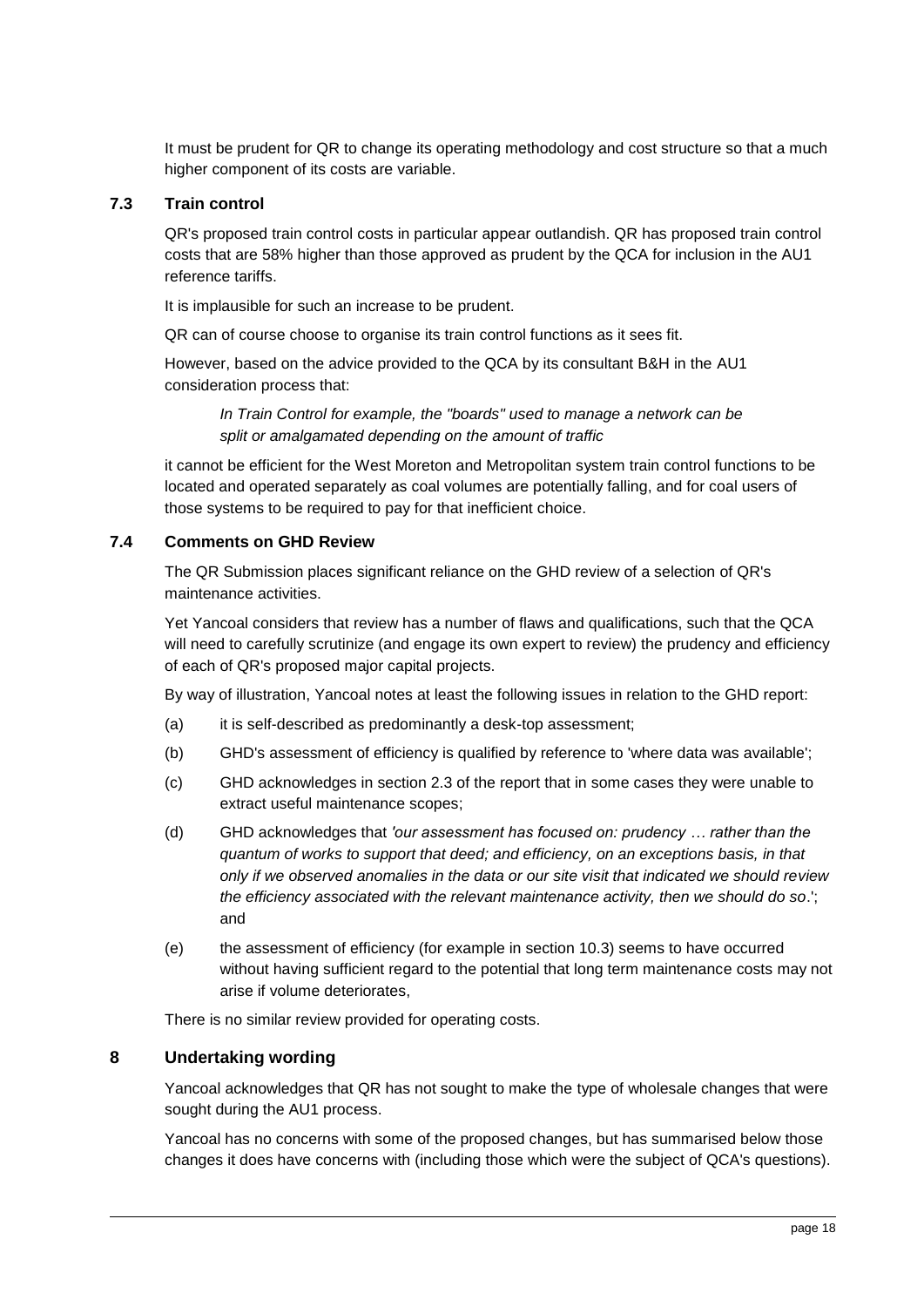Reference tariffs have been separately addressed above in sections [4](#page-4-0) to [7](#page-16-0) (and Yancoal considers that consequential changes to the wording of the undertaking in respect of reference tariff issues should also be reversed).

The changes to the SAA (in Schedule H of the 2020 DAU) are separately addressed in section [9](#page-21-0) of this submission.

| <b>Clause</b> | <b>Issue</b>                                                                                | <b>Yancoal concern</b>                                                                                                                                                                                                                                                                                                                                                                                                                                                                   |
|---------------|---------------------------------------------------------------------------------------------|------------------------------------------------------------------------------------------------------------------------------------------------------------------------------------------------------------------------------------------------------------------------------------------------------------------------------------------------------------------------------------------------------------------------------------------------------------------------------------------|
| 1.5           | Master planning -<br>industry funding<br>requirement                                        | Planning for future investment in the West Moreton network<br>should be ordinary course of business and is something<br>that has become more critical given the change in volumes<br>that QR is concerned about. Consequently, Yancoal<br>considers that, at least in respect of the West Moreton<br>system, the cost should be funded (or materially contributed<br>to) by QR - as occurs for other regulated infrastructure<br>providers (DBCT Management and Aurizon Network).        |
|               |                                                                                             | In any case, QR's proposals are clearly inappropriate as<br>they require customers to commit to funding a master<br>planning process in the absence of:                                                                                                                                                                                                                                                                                                                                  |
|               |                                                                                             | QR being required to publish a scope, budget or<br>timeframe for the master planning process prior to<br>seeking approval                                                                                                                                                                                                                                                                                                                                                                |
|               |                                                                                             | Any protections for funding customers if the cost<br>$\bullet$<br>overruns any such budget; and                                                                                                                                                                                                                                                                                                                                                                                          |
|               |                                                                                             | funding customers being provided with any input or<br>$\bullet$<br>oversight in relation to the master planning process.                                                                                                                                                                                                                                                                                                                                                                 |
| 2.1.1         | Permitting access<br>to be applies for<br>other than<br>through an<br>Access<br>Application | A (likely unintended) outcome of the amendment seems to<br>be to make access applications in other forms not an<br>'Access Application' for the purposes of the undertaking,<br>which has consequences for how Part 2 of the 2020 DAU<br>operates. Yancoal suggests that changes be made to the<br>QR drafting and the definition of Access Application to<br>ensure that applications for access in other forms are still<br>treated as Access Applications for the purposes of Part 2. |
| 2.1.2         | Accountability for<br>preliminary<br>information                                            | QR's proposed exclusions of accountability and liability for<br>information provided to access seekers, has the prospect of<br>resulting in a deterioration in the quality of information<br>provided to access seekers (with the reality being that<br>access seekers do rely on the preliminary information<br>provided by QR).                                                                                                                                                        |
| 2.2.2(d)      | Permitted<br>disclosures of<br>confidential<br>information                                  | Yancoal is willing to accept the extension of permitted<br>disclosures, provided that access seekers/holders are also<br>permitted to make disclosures to their related bodies<br>corporate and joint venturers.                                                                                                                                                                                                                                                                         |
| 2.9.3         | Renewal rights                                                                              | Renewal rights should be 'evergreen' not one-off in nature<br>or limited to 5 years (given the long term payback period<br>involved in mining operations).                                                                                                                                                                                                                                                                                                                               |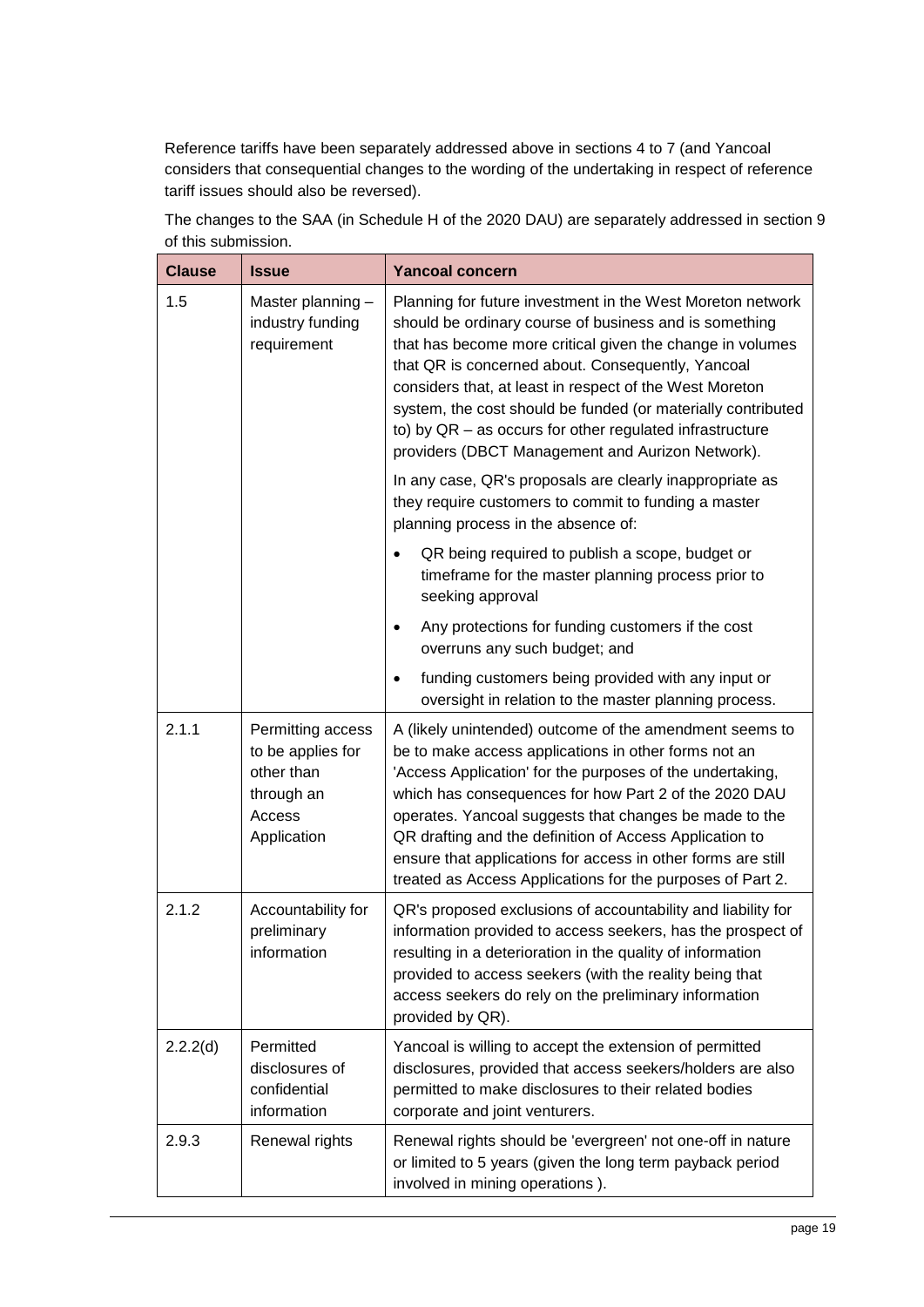|                |                                                                             | The concerns expressed by HoustonKemp regarding<br>allocative efficiency do not seem to apply where the<br>renewed services would have an applicable reference tariff<br>(as would be the case for West Moreton coal services).                                                                                                                                                                                      |
|----------------|-----------------------------------------------------------------------------|----------------------------------------------------------------------------------------------------------------------------------------------------------------------------------------------------------------------------------------------------------------------------------------------------------------------------------------------------------------------------------------------------------------------|
|                |                                                                             | It is important at a time when there is some uncertainty<br>regarding the demand outlook, to ensure that renewals and<br>other regulatory settings incentivise further investment.                                                                                                                                                                                                                                   |
| 3.3            | Limits on price<br>differentiation                                          | It should be made clearer that it is not just that QR is<br>permitted to make adjustments for non-reference tariffs coal<br>services operating on the West Moreton and/or<br>Metropolitan system for differences in costs and risk - but<br>that is the only basis on which such charges should vary<br>from the reference tariffs.                                                                                  |
| 4.3 / Sch<br>G | Removal of<br>Operating<br>Requirements<br>Manual (ORM)<br>from undertaking | The QCA determines in its June 2016 Final Decision on<br>AU1 that the inclusion of the ORM in the undertaking (such<br>that amendments could be made through a draft amending<br>access undertaking process) was an appropriate balance<br>between providing QR flexibility to make amendments, the<br>public interest and access holders/seekers' interests in<br>having a consistent set of operating requirements |
|                |                                                                             | Given the ORM provides operational parameters - both in<br>relation to how services operate and operational / risk<br>management aspects relevant to obtaining access rights, it<br>is appropriate it continues to remain transparent and<br>changes to it remain subject to regulatory oversight.                                                                                                                   |
|                |                                                                             | QR's proposal to consult on amendments with those<br>stakeholders it judges will be materially affected does not<br>afford appropriate protections - as there is no remedy for<br>an access holder where it is not consulted or has genuine<br>concerns with a change following such consultation.                                                                                                                   |
|                |                                                                             | Yancoal understands that QR wants greater flexibility to<br>change the ORM - but the draft amending access<br>undertaking process is appropriate and the QCA can<br>presumably be relied upon to expedite that process where<br>the change QR proposes is time critical or important (noting<br>the lack of any attempts by QR to amend the ORM during<br>the term of AU1 to date).                                  |
| 5.1.2          | 30 minute<br>threshold for late<br>possession timing                        | Yancoal considers that a 30 minute grace period is greater<br>than what should reasonably apply (again, given the<br>significant consequences for possessions running over the<br>estimated time).                                                                                                                                                                                                                   |
| 6.1.2          | Dispute rights                                                              | Access holders should have a right to dispute changes to<br>the MTPs (as otherwise the rules regarding when the MTP<br>can be modified in Schedule F are pointless) – given the<br>consequences of variations (typically demurrage and take<br>or pay liabilities being incurred by the user).                                                                                                                       |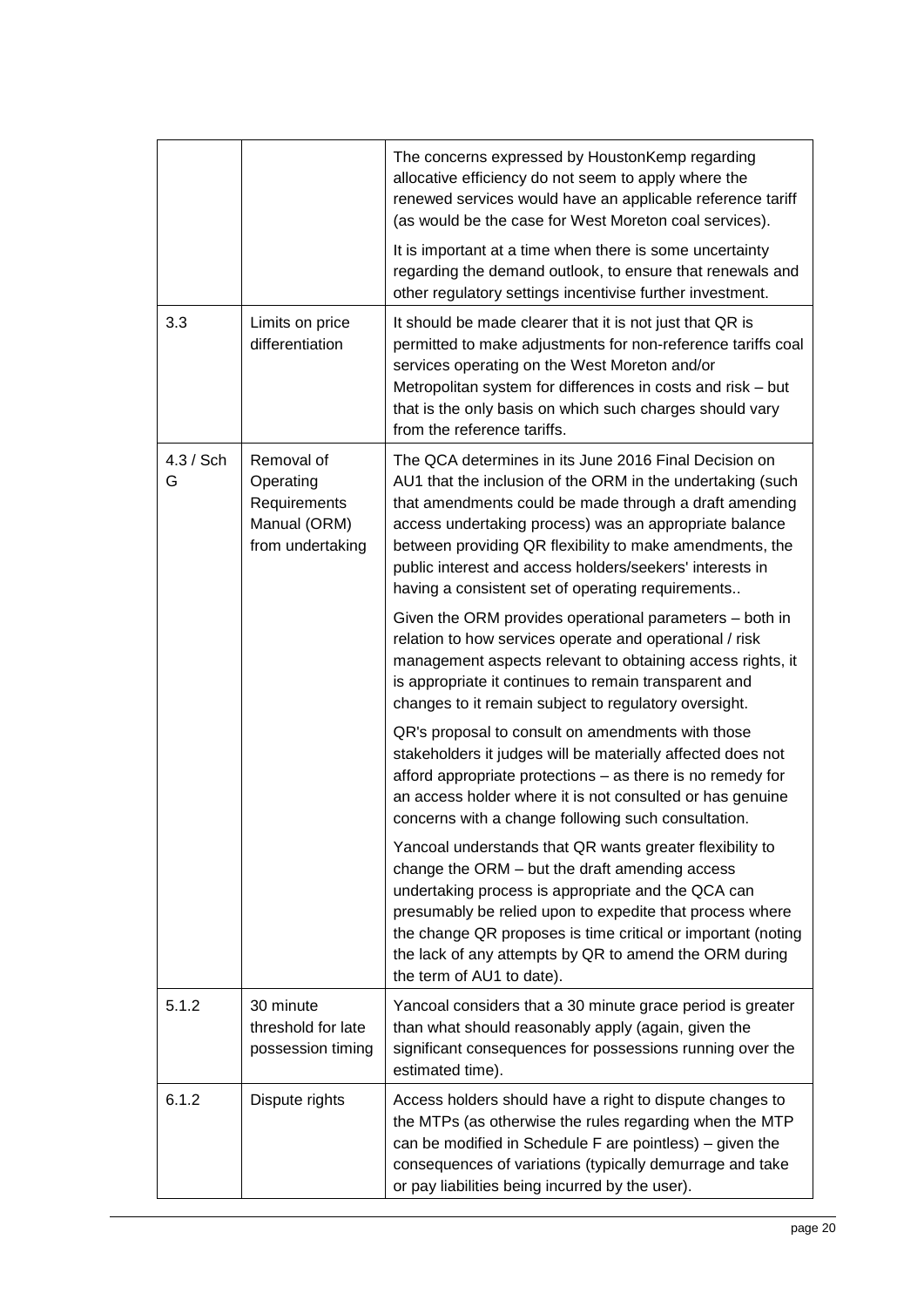|                                                         |                                                                       | There is no justification for deleting the ability to dispute<br>change to the line diagrams (which are important in<br>delineating the scope of regulation).                                                                                                                                                                                             |
|---------------------------------------------------------|-----------------------------------------------------------------------|-----------------------------------------------------------------------------------------------------------------------------------------------------------------------------------------------------------------------------------------------------------------------------------------------------------------------------------------------------------|
| 6.1.4                                                   | Safety expert in<br>access disputes                                   | QCA needs to be able to break the deadlock and nominate<br>an expert if the disputing parties cannot agree. Given most<br>disputes will not involve safety matters, this clause should<br>only apply where safety matters are relevant to the dispute.                                                                                                    |
| 7.1                                                     | Deletions from<br>definition of<br>Endorsed<br><b>Variation Event</b> | An increase in coal volumes or a change to the QCA levy<br>are both clearly appropriate grounds for an Endorsed<br>Variation Event, such that QR is required to approach the<br>QCA with changes to tariffs where those circumstances<br>occur.                                                                                                           |
|                                                         |                                                                       | Without those grounds, Access Holders would seem to be<br>entirely reliant on QR to seek such changes (which it will<br>have no incentive to do as these circumstances are likely to<br>decrease the applicable tariffs).                                                                                                                                 |
| Sch D<br>3.1(f)                                         | Removing<br>reference to train<br>path constraints                    | As discussed earlier in this submission, Yancoal has been<br>provided with no evidence by QR, DTMR or the relevant<br>shareholding Ministers that the train path constraints have<br>in fact been removed (practically or legally).                                                                                                                       |
|                                                         |                                                                       | Even if they were to be removed legally $-$ it is unreasonable<br>and inappropriate to use that to increase the allocation of<br>costs to coal carrying services for the reasons discussed<br>further above in this submission.                                                                                                                           |
| Sch E,<br>1.5,<br>$3.2(e)$ ,<br>4.2(c)<br>and<br>5.3(c) | Capital<br>expenditure<br>process                                     | QR has not demonstrated that it is currently being provided<br>with inadequate reasons (which is the only time clause 1.5<br>would be justified) or that there are circumstances where<br>the mandatory factors are not relevant to consider in<br>assessing the prudency of capital expenditure, prudency of<br>standard of works and prudency of costs. |
| Sch F,<br>Defn in<br>7.1                                | Varying the MTP<br>for Ad Hoc<br>Planned<br>Possessions               | There is no justification for the introduction of a new type of<br>possession which permits variations from the MTP,<br>particularly given the scope of the existing categories of<br><b>Emergency Possessions, Urgent Possessions and Planned</b><br>Possessions.                                                                                        |
|                                                         |                                                                       | If a possession is truly planned, then Yancoal does not<br>understand why they could not be Planned Possessions<br>that are scheduled in the MTP in the normal way. Changes<br>to the MTP for 'ad hoc' possessions can cause significant<br>costs in terms of take or pay liabilities and demurrage (as<br>well as lost sales opportunities).             |
| Sch F,<br>2.2, Defn<br>in 7.1                           | Varying the MTP<br>for 'Special<br>Events'                            | 2 business days' notice is an insufficient and inappropriate<br>amount of time on which to make variations to the MTP for<br>'Special Events' which are either major events which should<br>be able to be anticipated in advance (and therefore<br>incorporated into the MTP as planned possessions where                                                 |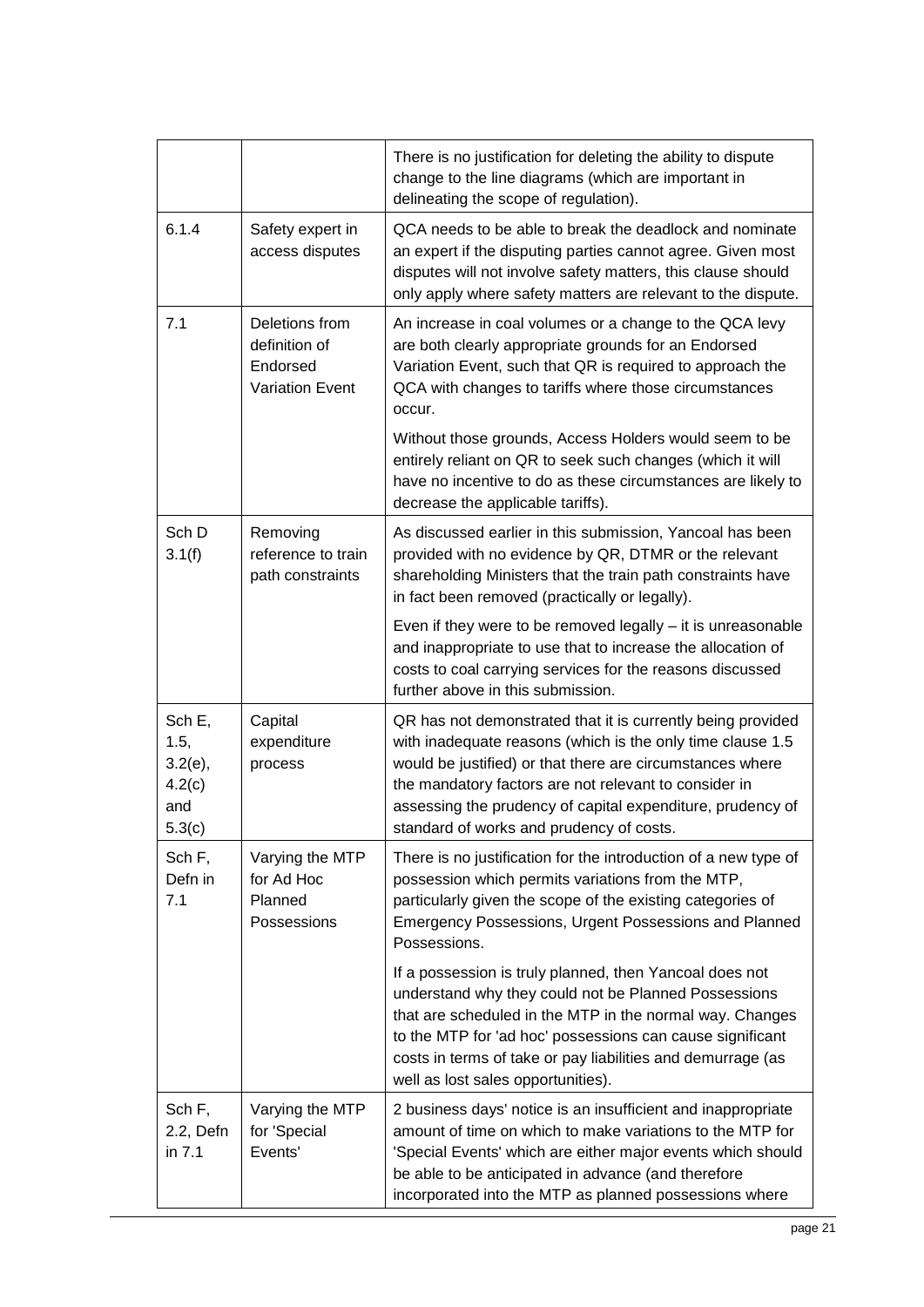|               |                                                | appropriate) or so loosely defined that the create material<br>potential for significant take or pay liabilities and demurrage<br>cost for uses (as well as lost sales opportunities).                                                                                                                                                                                                                                                                                                                                                                                                                                                                        |
|---------------|------------------------------------------------|---------------------------------------------------------------------------------------------------------------------------------------------------------------------------------------------------------------------------------------------------------------------------------------------------------------------------------------------------------------------------------------------------------------------------------------------------------------------------------------------------------------------------------------------------------------------------------------------------------------------------------------------------------------|
|               |                                                | The concept of changes to the MTP for Special Events<br>should be rejected.                                                                                                                                                                                                                                                                                                                                                                                                                                                                                                                                                                                   |
| Sch F,<br>2.4 | Ability to dispute<br>variations to the<br>MTP | By removing the right to raise disputes, QR is effectively<br>empowering itself to proceed with possessions that<br>contravene the Network Management Principles.<br>Possessions - which can cause significant costs in terms of<br>take or pay liabilities and demurrage (as well as lost sales<br>opportunities). That is clearly not appropriate. If the concern<br>is (as Yancoal understands from QR's consultation) that<br>disputes can be raised just before the possession is due to<br>occur, a minimum prior notice of a dispute could be<br>required (subject to QR having given sufficient notice of the<br>possession for that to be workable). |

# <span id="page-21-0"></span>**9 Standard Access Agreement wording**

Yancoal acknowledges that QR has only sought to make incremental changes to the SAA, and has no concerns with most of the proposed changes to the Standard Access Agreement, most of which are required by changes to rail safety regulation or reasonable in the context of the impact of ipso facto reforms on termination rights.

| <b>Clause</b>                                                                                                                            | <b>Issue</b>                                                                                                                                                                                                                                                             | <b>Yancoal concern</b>                                                                                        |
|------------------------------------------------------------------------------------------------------------------------------------------|--------------------------------------------------------------------------------------------------------------------------------------------------------------------------------------------------------------------------------------------------------------------------|---------------------------------------------------------------------------------------------------------------|
| 1.3(a)                                                                                                                                   | QR obligation in<br>respect of                                                                                                                                                                                                                                           | The amendments reduce the extent of QR's obligations in<br>respect of productivity and efficiency gains.      |
| productivity and<br>efficiency variations                                                                                                | Given the high cost of infrastructure, the obligations in<br>respect of productivity and efficiency variations are critical<br>to the ongoing viability of coal services on the West<br>Moreton and Metropolitan region - such that these<br>changes should be rejected. |                                                                                                               |
| $6.7(c)$ ,                                                                                                                               | Removal of good                                                                                                                                                                                                                                                          | Good faith has a role to play in each of these scenarios.                                                     |
| $8.8(b)$ ,<br>18.2(c)                                                                                                                    | faith obligations<br>regarding:                                                                                                                                                                                                                                          | Through case law it is well understood what good faith<br>means (contrary to some of the assertions in the QR |
| negotiation of<br>performance<br>levels<br>consultation<br>prior to<br>substantially<br>varying or<br>amending<br>interface<br>standards | Submission).<br>Performance levels are extremely difficult to negotiate, as<br>may be the adjustments for a Material Charge, and the<br>more cooperative and honest consultations regarding<br>varying interface standards can be the better.                            |                                                                                                               |
|                                                                                                                                          | Consequently, Yancoal considers it appropriate to retain<br>the obligations for the parties to act in good faith in<br>respect of these issues. a                                                                                                                        |                                                                                                               |

The table below summarises the changes Yancoal has concerns with: